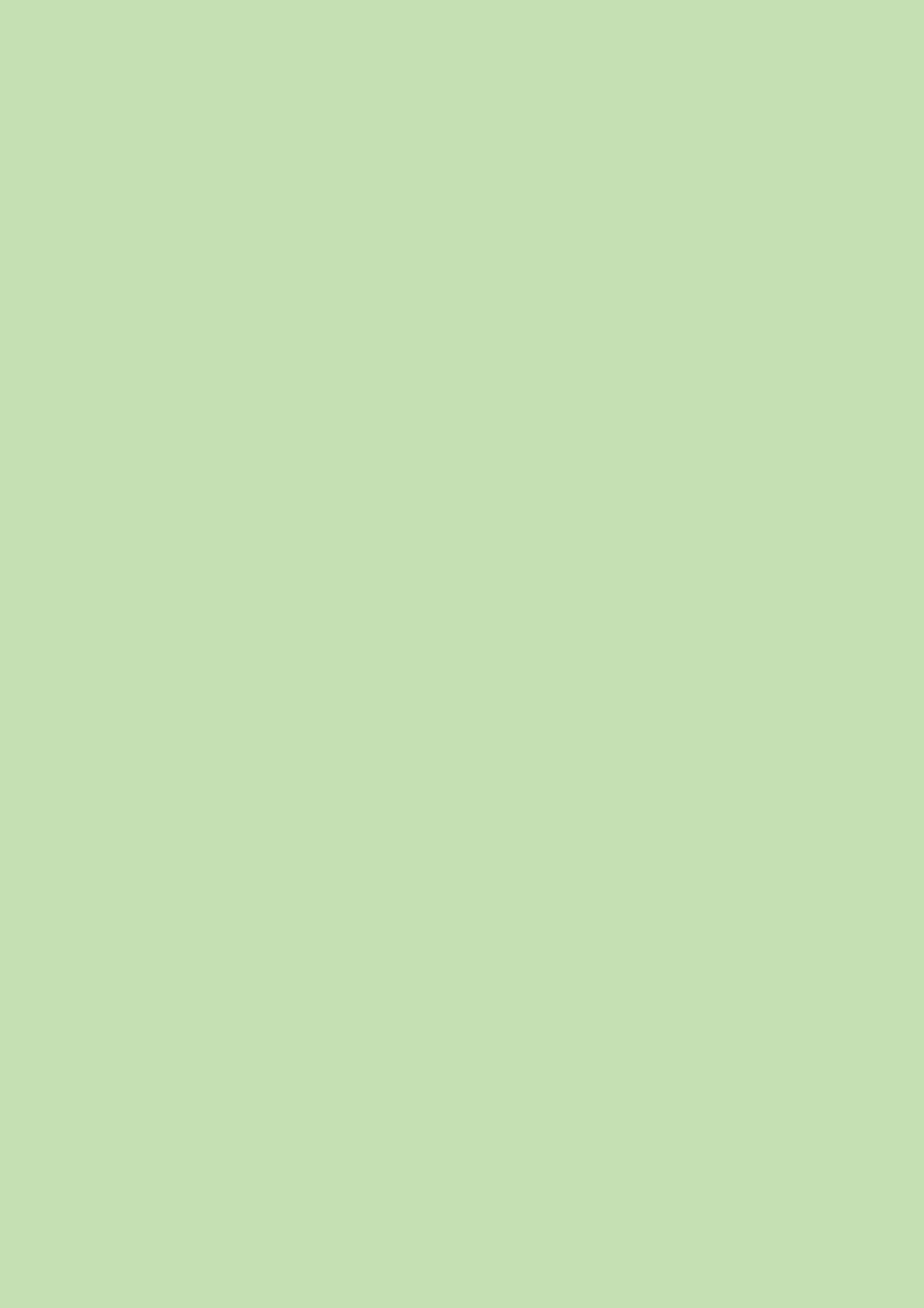## **CHAPTER-II**

#### **FINANCES OF THE STATE**

This chapter provides a broad perspective of the finances of the Government of Jammu and Kashmir during the financial year 2019-20 (01 April 2019 to 30 October 2019) on the basis of major fiscal aggregates and its structural profile.

#### **2.1 Major changes in Key fiscal aggregates** *vis-à-vis* **2018-19**

The major key fiscal aggregates of the State for the period 01 April 2019 to 30 October 2019 were for seven months accounts, so it cannot be compared *vis-à-vis* fiscal aggregates for the complete year 2018-19.

#### **2.2 Sources and Application of Funds**

The components of the sources and application of funds of the State during the period 01 April 2019 to 30 October 2019 are as under:

## **Table 2.1: Details of Sources and Application of funds during 2019-20 (01 April 2019 to 30 October 2019)**

*(*` *in crore)* 

|                    |                                         | $(5$ in crore)                              |
|--------------------|-----------------------------------------|---------------------------------------------|
|                    | <b>Particulars</b>                      | 2019-20<br>$(01/04/2019)$ to<br>30/10/2019) |
| <b>Sources</b>     | Opening Cash Balance with RBI and other | 511                                         |
|                    | cash balances                           |                                             |
|                    | <b>Revenue Receipts</b>                 | 30,052                                      |
|                    | Recoveries of Loans and Advances        | 02                                          |
|                    | Public Debt Receipts (Net)              | 3,153                                       |
|                    | Public Account Receipts (Net)           | 1,022                                       |
|                    | <b>Total</b>                            | 34,740                                      |
| <b>Application</b> | Revenue Expenditure                     | 30,244                                      |
|                    | Capital Expenditure                     | 4,522                                       |
|                    | Disbursement of Loans and Advances      | 16                                          |
|                    | Closing Cash Balance with RBI and other | $(-)42$                                     |
|                    | cash balances                           |                                             |
|                    | <b>Total</b>                            | 34,740                                      |

*Source: Finance Accounts* 

Revenue receipt is biggest source and biggest share of resource was applied towards revenue expenditure.

The composition of sources and application of funds in the Consolidated Fund of the State during 2019-20 (01 April 2019 to 30 October 2019) is given in **Chart 2.1** and **Chart 2.2**.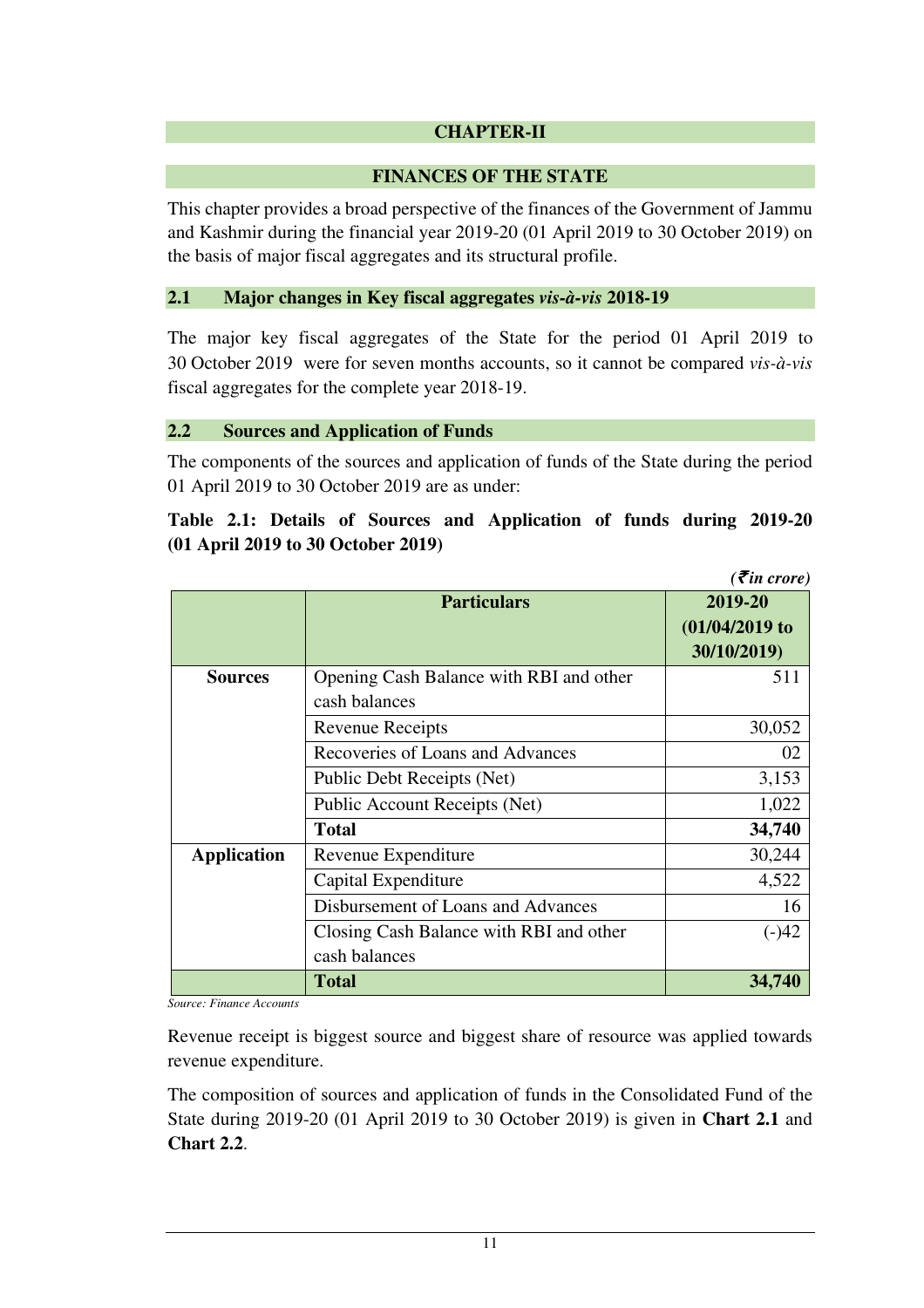

Public Debt Receipts and Grant-in- Aid accounted for 70.52 *per cent* of resources of State. Repayment of Public Debt and Expenditure on General Services accounted for 59.10 *per cent* of expenditure.

# **2.3 Resources of the State**

The resources of the State are described below:

- 1. **Revenue receipts** consist of tax revenue, non-tax revenue, State's share of Union taxes and duties and grants-in-aid from the Government of India (GoI).
- 2. **Capital receipts** comprise miscellaneous capital receipts such as proceeds from disinvestments, recoveries of loans and advances, debt receipts from internal sources (market loans, borrowings from financial institutions/commercial banks) and loans and advances from GoI. Both revenue and capital receipts form part of the Consolidated Fund of the State.
- 3. **Net Public Accounts receipts**: There are receipts and disbursements in respect of certain transactions such as small savings, provident fund, reserve funds, deposits, suspense, remittances, etc. which do not form part of the Consolidated Fund.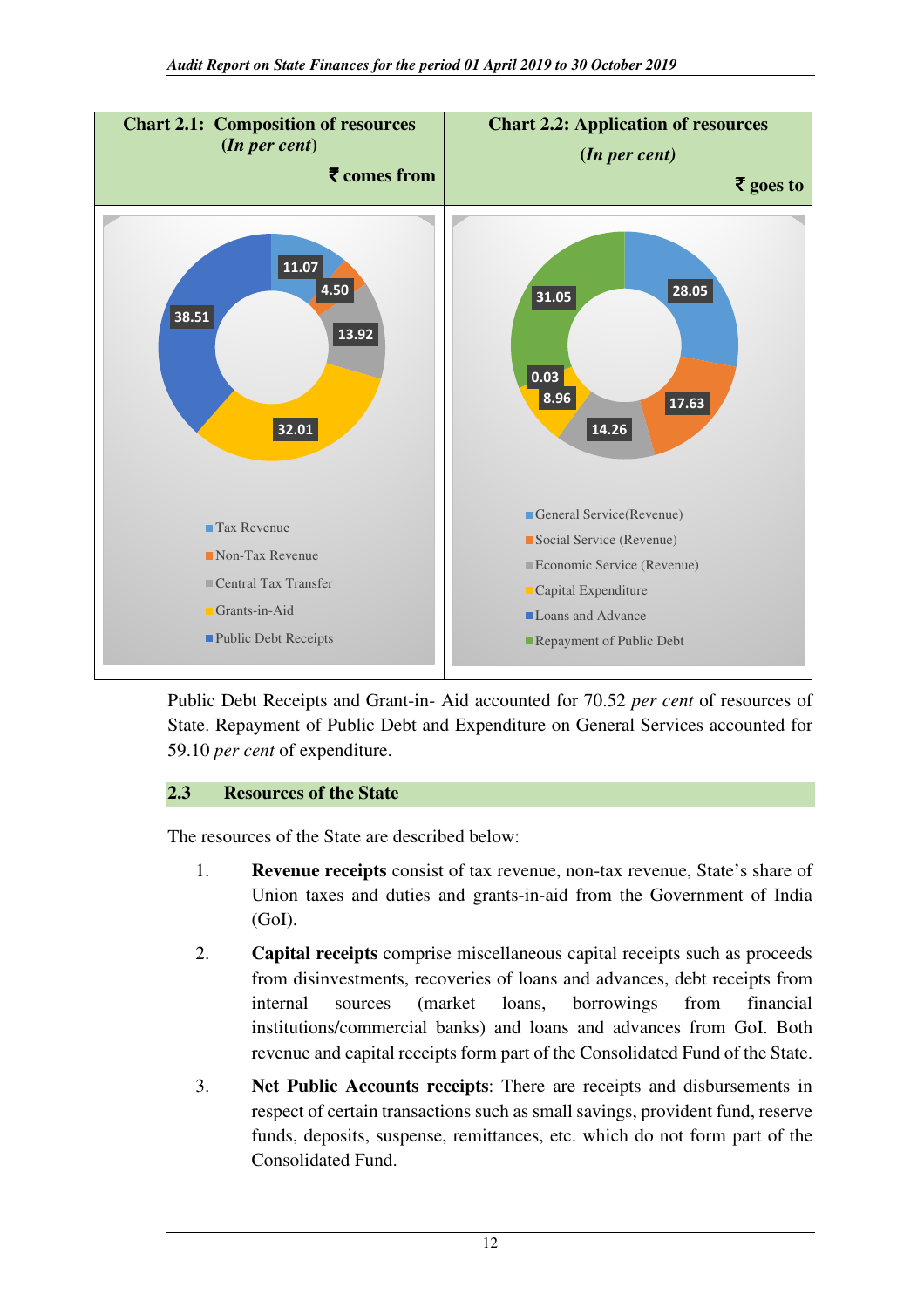These are kept in the Public Account set up under Section 115 (2) of the Constitution of erstwhile state of Jammu and Kashmir and are not subject to vote by the State Legislature. Here, the Government acts as a banker. The balance after disbursements is the fund available with the Government for use.

## *2.3.1 Receipts of the State*

Revenue and Capital are the two streams of receipts that constitute the resources of the State Government. Revenue Receipts consist of Tax Revenues, Non-Tax Revenues, State's share of Union Taxes and Duties and Grants-in-Aid from the Government of India (GoI). Capital Receipts comprise Miscellaneous Capital Receipts such as proceeds from Disinvestments, Recoveries of Loans and Advances, Debt Receipts from internal sources (Market Loans, Borrowings from financial institutions/commercial banks) and Loans and Advances from GoI as well as accruals from Public Account. **Chart 2.3** showing the composition of resources of the State during the current year are given below**.**





 *\*Public Accounts Receipts Net (*`*1,022 crore) =Public Accounts Receipts (*`*16,992.80 crore) less Public Accounts Disbursements (*`*15,970.45 crore) \*\*does not include compensation of* `*1,032 crore received due to implementation of GST (included in GIA) # Includes Ways and Means Advance (*`*14,803 .07 crore)* 

#### *2.3.2 State's Revenue Receipts*

During the period 01 April 2019 to 30 October 2019 the various components of State Revenue receipts were as shown in **Table 2.2**.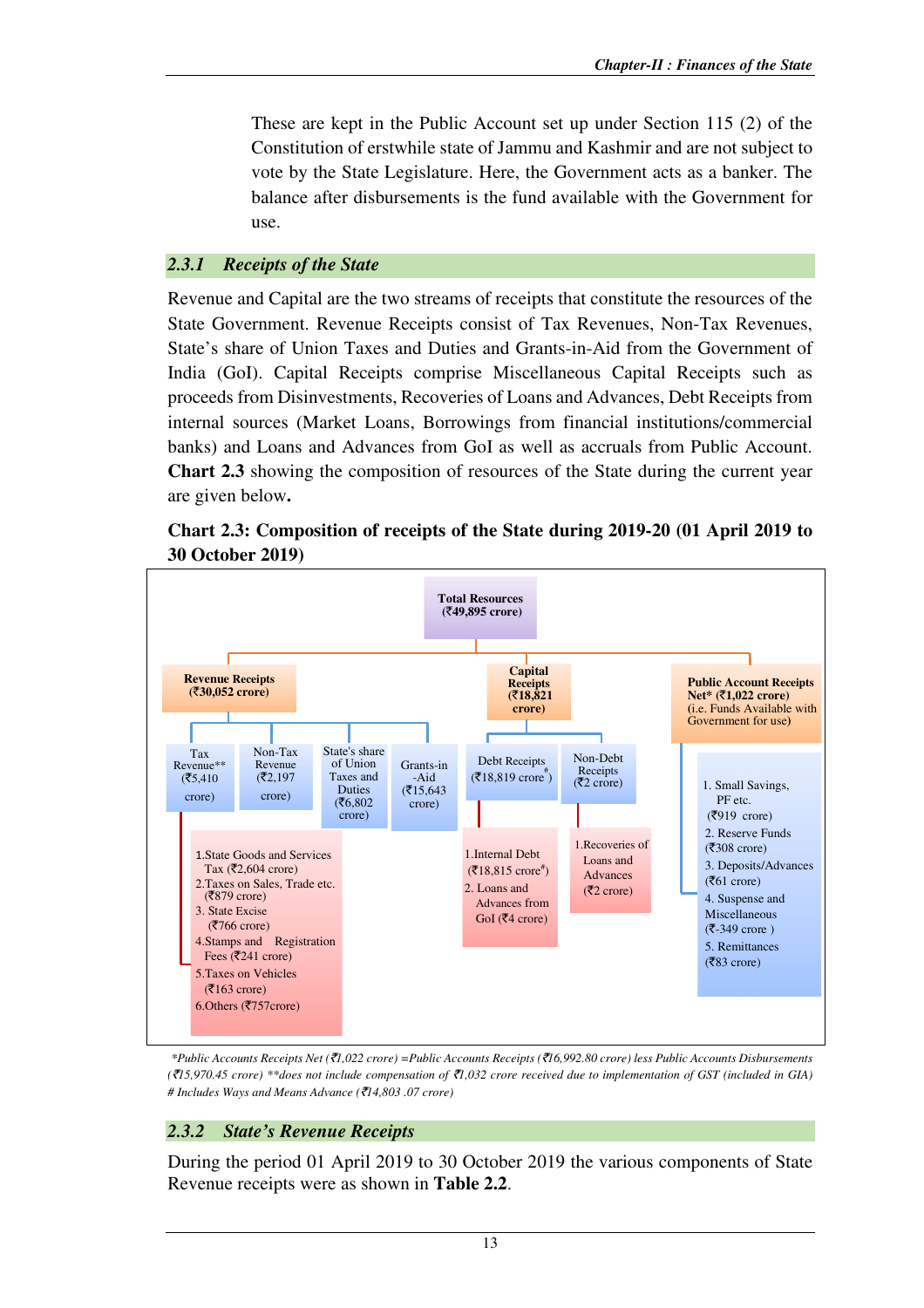|                |                                           |               | $( \bar{\mathbf{z}}$ in crore) |
|----------------|-------------------------------------------|---------------|--------------------------------|
| <b>Sl. No.</b> | <b>Name of Components</b>                 | <b>Amount</b> | <b>Percentage</b>              |
|                | Own Tax Revenue                           | 5,410         | 18                             |
| $\overline{2}$ | Own Non Tax Revenue                       | 2,197         |                                |
| 3              | State's share in Union Taxes              | 6,802         | 23                             |
| $\overline{4}$ | Grants-in-Aid from<br>Government of India | 15,643        | 52                             |
|                | <b>Total</b>                              | 30,052        |                                |

# **Table 2.2: Components of State's Revenue Receipts during 01 April 2019 to 30 October 2019)**

*Source: Finance Accounts* 

#### *2.3.2.1 State's Own Resources*

State's performance in mobilisation of resources should be assessed in terms of its own resources comprising revenue from its own tax and non-tax sources. Details of the own tax revenue and non-tax revenue of the State during the period 01 April 2019 to 30 October 2019 are given in the following sub-paragraphs.

## *2.3.2.1.1 Own Tax Revenue*

Own tax revenues of the State consist of State GST, State Excise, Taxes on Vehicles, Stamp Duty and Registration fees, Land revenue, Taxes on Goods and Passengers, etc.

| <b>Table 2.3: Components of State's Own Tax Revenue</b> |  |
|---------------------------------------------------------|--|
|---------------------------------------------------------|--|

|                                  |                                             | $( \bar{\mathbf{\xi}}$ in crore)                        |
|----------------------------------|---------------------------------------------|---------------------------------------------------------|
| <b>Revenue Head</b>              | 2019-20<br>$(01/04/2019)$ to<br>30/10/2019) | <b>Percentage to</b><br>total Own Tax<br><b>Revenue</b> |
| <b>SGST</b>                      | 2,604                                       | 48                                                      |
| Sales Tax                        | 879                                         | 16                                                      |
| State excise                     | 766                                         | 14                                                      |
| Taxes on goods and passengers    | 574                                         | 11                                                      |
| Stamp duty and Registration fees | 241                                         | 4                                                       |
| Taxes on vehicles                | 162                                         | 3                                                       |
| Land revenue                     | 86                                          | $\overline{2}$                                          |
| Other taxes                      | 98                                          | $\overline{2}$                                          |
| <b>Total</b>                     | 5,410                                       |                                                         |

*Source: Finance Accounts* 

During 01 April 2019 to 30 October 2019, the State's Own Tax Revenue was `5,410 crore.The respective share of major components of Own Tax Revenue is SGST (48 *per cent*), Sales Tax (16 *per cent*), State Excise (14 *per cent*) and Taxes on Goods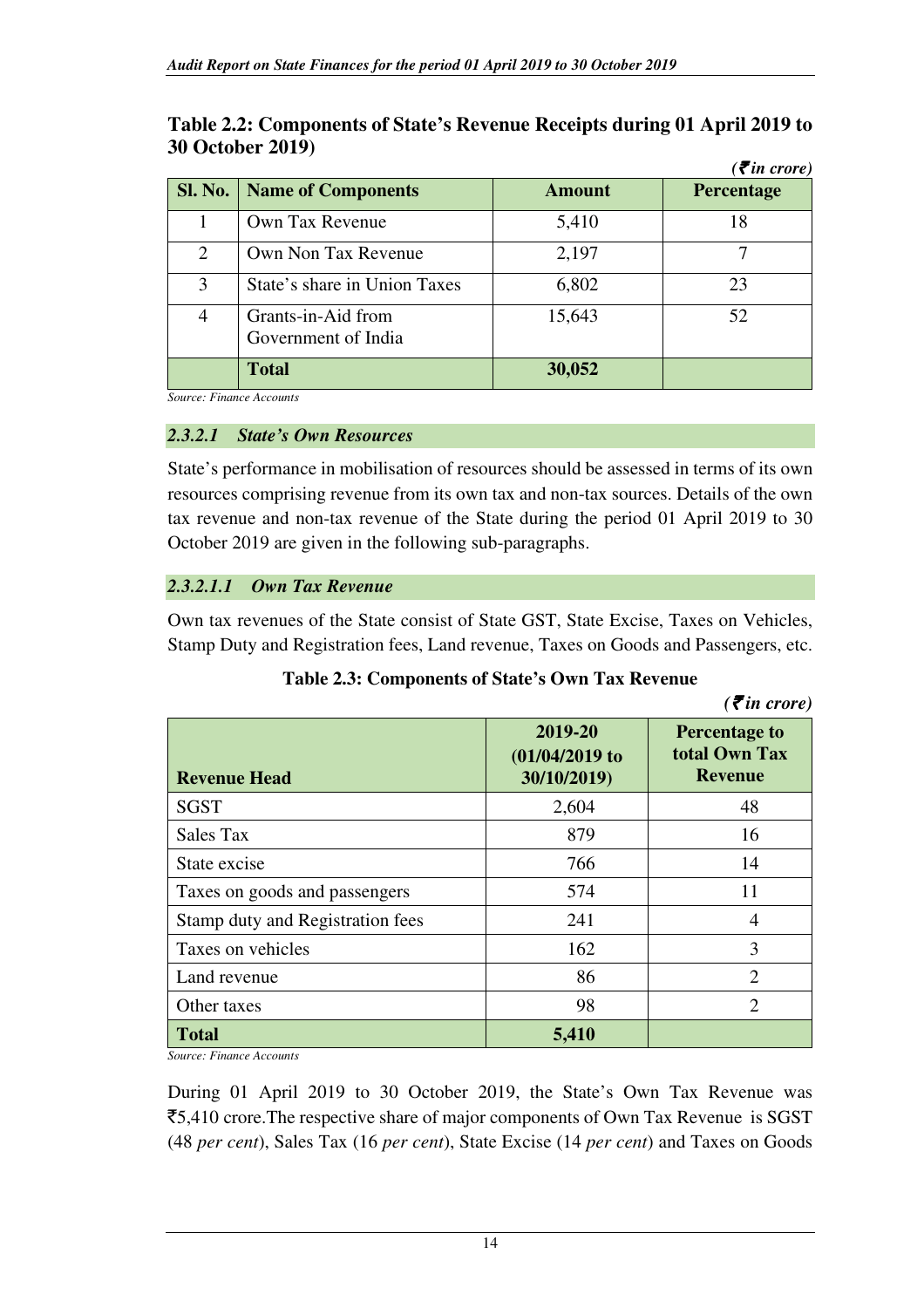and Passengers (11 *per cent*), which together account for 89 *per cent* of total Own Tax Revenue.

## *2.3.2.1.2 State Goods and Services Tax (SGST)*

As per the GST (Compensation to States) Act, 2017, States will be compensated for the shortfall in revenue arising on account of implementation of the Goods and Services Tax considering an annual growth of 14 *per cent* from the base year, for a period of 5 years. The centre levies the Integrated GST (IGST) on inter-state supply of goods and services, and apportions the State's share of tax to the State where the goods or services are consumed. State Government implemented the Goods and Services Tax (GST) Act which became effective from  $8<sup>th</sup>$  July 2017. The compensation payable to the State shall be calculated for every financial year after the receipt of final revenue figures, as audited by the CAG of India. The base year (2015-16) revenue figure was finalised under GST Act. In case of Jammu and Kashmir, the Revenue was  $\bar{z}4,766.30$  crore during the base year (2015-16). The protected revenue for any year in a State shall be calculated by applying the projected growth rate (14 *per cent* per annum) over the base year revenue. The protected revenue for the year 2019-20 in accordance with base year figure was  $\bar{\mathcal{R}}8,050.09$  crore<sup>1</sup>. The protected revenue for the seven month period (01 April 2019 to 30 October 2019) was  $\bar{c}4,695.88$  crore. Against the protected revenue, the Revenue Receipt of the State Government under GST including collection of taxes subsumed in GST during the period 2019-20 (01 April 2019 to 30 October 2019) remained at  $\overline{z}2,617.81$  crore as detailed in **Table 2.4**. Against the actual loss of  $\overline{z}2,078.07$  crore due to implementation of GST, the State Government received compensation of  $\bar{\mathfrak{E}}1,032$  crore during the period 01 April 2019 to 30 October 2019. It has resulted in less compensation to the extent of  $\overline{5}1046.07$  crore, as given below. During the year 2019-20 (01 April 2019 to 30 October 2019) the total collection under SGST was ₹2,604 crore.

<sup>1</sup> 4766.30x(1+14/100)^4=₹8,050.09 crore for 2019-20 and for one month will be 8,050.09/12=₹670.84 crore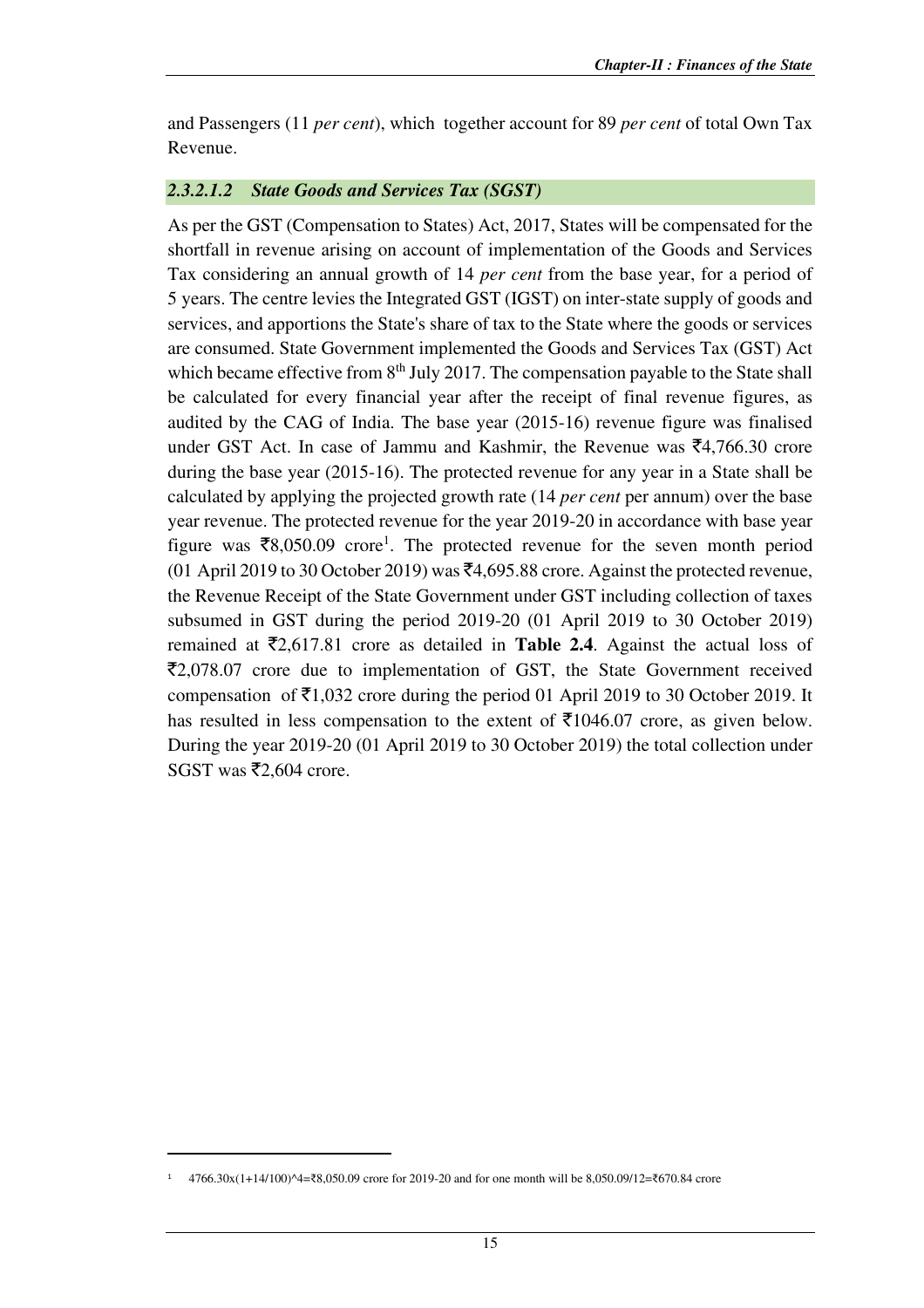| <b>Month</b> | <b>Monthly</b><br>revenue<br>to be<br>protected | Pre-GST<br>collected<br># | <b>SGST</b><br>collected<br>$\ast$ | <b>Apporti</b><br>onment<br><b>of</b><br>IGST* | <b>Total</b><br>amount<br>received | <b>Compen</b><br>sation to<br>be<br>received | <b>Compen</b><br>-sation<br>actually<br>received | $\overline{\mathcal{E}}$ in crore)<br><b>Surplus</b><br>$(+)$ /<br>Deficit(-) |
|--------------|-------------------------------------------------|---------------------------|------------------------------------|------------------------------------------------|------------------------------------|----------------------------------------------|--------------------------------------------------|-------------------------------------------------------------------------------|
|              | 1                                               | $\mathbf{2}$              | 3                                  | 4                                              | 5<br>$(2+3+4)$                     | 6<br>$(1-5)$                                 | 7                                                | 8<br>$(7-6)$                                                                  |
|              |                                                 |                           |                                    |                                                |                                    |                                              |                                                  |                                                                               |
| April-19     | 670.84                                          | 3.89                      | 196.86                             | 324.01                                         | 524.76                             | 146.08                                       | 0                                                | $(-)146.08$                                                                   |
| $May-19$     | 670.84                                          | 1.51                      | 148.18                             | 245.37                                         | 395.06                             | 275.78                                       | 228                                              | $(-)47.78$                                                                    |
| June-19      | 670.84                                          | 0.89                      | 148.52                             | 271.72                                         | 421.13                             | 249.71                                       | $\theta$                                         | $(-)249.71$                                                                   |
| $July-19$    | 670.84                                          | 6.05                      | 151.04                             | 89.31                                          | 246.40                             | 424.44                                       | 334                                              | $(-)90.44$                                                                    |
| Aug-19       | 670.84                                          | 0.44                      | 109.82                             | 454.59                                         | 564.85                             | 105.99                                       | $\theta$                                         | $(-)105.99$                                                                   |
| $Sep-19$     | 670.84                                          | 0.42                      | 97.23                              | 124.22                                         | 221.87                             | 448.97                                       | 470                                              | $(+)21.03$                                                                    |
| $Oct-19$     | 670.84                                          | 0.55                      | 115.38                             | 127.81                                         | 243.74                             | 427.1                                        | $\boldsymbol{0}$                                 | $(-)427.1$                                                                    |
| <b>Total</b> | 4,695.88                                        | 13.75                     | 967.03                             | 1,637.03                                       | 2,617.81                           | 2,078.07                                     | 1,032.00                                         | $(-)1,046.07$                                                                 |

**Table 2.4: Pre-GST and SGST collected, provisional apportionment of IGST and compensation received from GoI against protected revenue** 

*# Source: State Government* 

*\* Source : Finance Accounts/VLC data, (Includes Fines and Penalty)* 

# *2.3.2.1.3 Audit of GST Receipts*

With automation of the collection of Goods and Services Tax (GST) having taken place, it is essential for audit to transition from sample checks to a comprehensive check of all transactions, to fulfill the CAGs constitutional mandate of certifying the accounts. The required access to data is yet to be provided. Not having access to the data pertaining to all GST transactions has come in the way of comprehensively auditing the GST receipts. The access to GST data has not been provided, and the accounts for the period 01 April 2019 to 30 October 2019 were certified, as was done when records were manually maintained.

# *2.3.2.1.4 Non-Tax Revenue*

Non-Tax Revenue consists of interest receipts, dividends and profits, mining receipts, departmental receipts, etc. Non-Tax Revenue during the period 01 April 2019 to 30 October 2019 is given in **Table 2.5** below: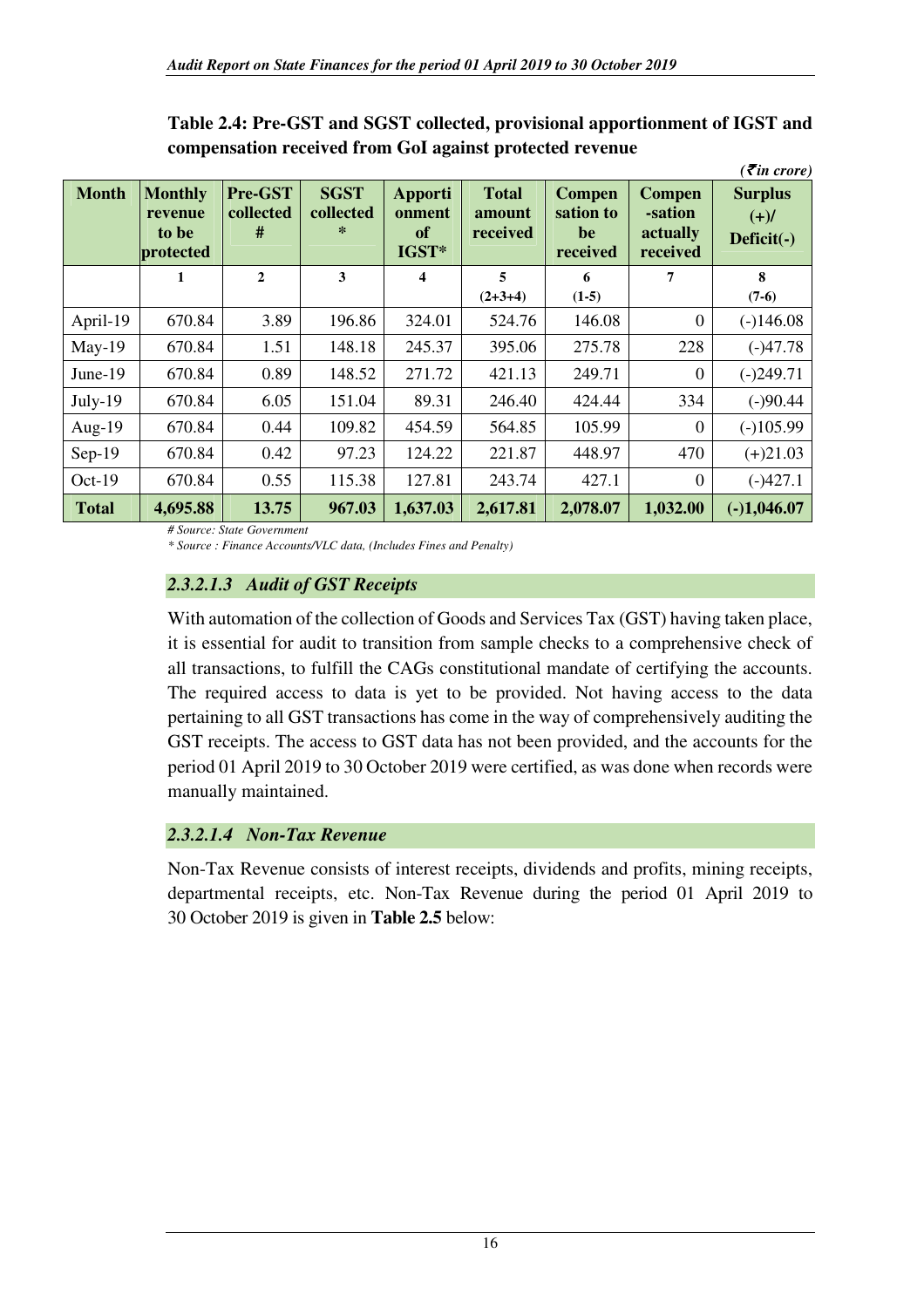$( \bar{\mathcal{E}}$ *in crore*)

| <b>Revenue Head</b>        | 2019-20 (01/04/2019 to<br>30/10/2019) | Percentage |
|----------------------------|---------------------------------------|------------|
| <b>Interest Receipts</b>   | 10                                    | 0.46       |
| Dividend and Profits       |                                       |            |
| Other Non-Tax Receipts     | 2,187                                 | 99.54      |
| a) Power Development       |                                       |            |
| Department                 | 1,693                                 | 77.06      |
| b) Major /Medium           |                                       |            |
| <i>Irrigation</i>          | 216                                   | 9.83       |
| $c$ ) Other Administrative |                                       |            |
| Services                   | 63                                    | 2.87       |
| d) Police                  | 39                                    | 1.78       |
| e) Non-ferrous mining      | 28                                    | 1.27       |
| f) Medical and Public      |                                       |            |
| Health                     | 17                                    | 0.77       |
| g) Water Supply and        |                                       |            |
| Sanitation                 | 16                                    | 0.73       |
| h) Others                  | 115                                   | 5.23       |
| <b>Total</b>               | 2,197                                 |            |

## **Table 2.5: Components of State's Non-Tax Revenue**

*Source: Finance Accounts* 

Non-Tax Revenue (`2,197 crore) constituted 7.31 *per cent* of the Revenue Receipt (`30,052 crore) during 2019-20 (01 April 2019 to 30 October 2019).

The receipts from the sale of Power, being a major constituent of Non-Tax Revenue constituted 77.06 *per cent* and receipt under Major/Medium Irrigation constituted 9.83 *per cent* of total Own Non-Tax Revenue for the period 01 April 2019 to 30 October 2019. Government's expenditure on Purchase of power during the period 01 April 2019 to 30 October 2019 was  $\overline{z}2,715$  crore, against which receipt on account of power was  $\bar{\mathcal{F}}$ 1,693 crore. Thus, Government could not recover even the expenditure incurred on purchase of power.

#### *2.3.2.2 Transfers from the Centre*

Transfers from Centre are heavily dependent on Finance Commission recommendations. State's share in Central taxes is determined on the basis of recommendations of the Finance Commission. Grants-in-aid from Central government is determined by the quantum of collection of Central tax receipts and anticipated Central assistance for schemes.

# *2.3.2.2.1 Central Tax transfer*

During 01 April 2019 to 30 October 2019, the erstwhile State received  $\bar{\epsilon}$ 6,802 crore as share of Central Taxes against the amount of  $\overline{56,762}$  crore projected in Budget estimates. The Central tax transfers constituted 22.63 *per cent* of the total Revenue Receipts for this period. The breakup of the central share received with regard to the various heads is shown below: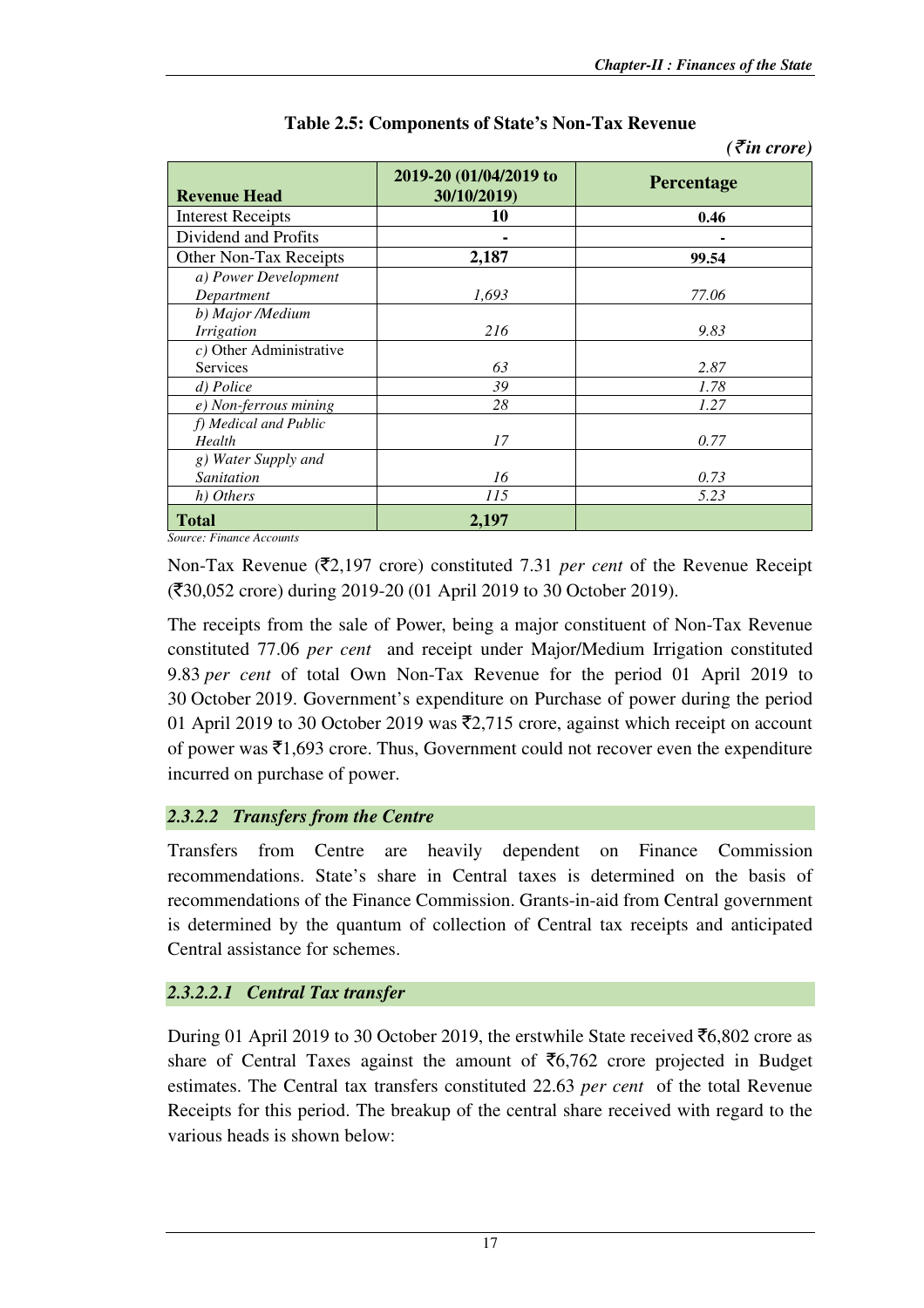|                                                 |                                             | $( \bar{\mathbf{\xi}}$ in crore) |
|-------------------------------------------------|---------------------------------------------|----------------------------------|
| <b>Head</b>                                     | 2019-20<br>$(01/04/2019)$ to<br>30/10/2019) | <b>Percentage</b>                |
| <b>Central Goods and Services</b><br>Tax (CGST) | 1,929.04                                    | 28.36                            |
| Corporation Tax                                 | 2,315.88                                    | 34.05                            |
| Taxes on Income other than<br>Corporation Tax   | 1,657.57                                    | 24.37                            |
| Customs                                         | 514.44                                      | 7.56                             |
| <b>Union Excise Duties</b>                      | 384.88                                      | 5.66                             |
| <b>Central Tax transfers</b>                    | 6,801.81                                    |                                  |

**Table 2.6: Central Tax Transfers** 

*Source : Finance Accounts*

The Corporation Tax constitutes 34.05 per cent, CGST constitutes 28.36 *per cent* and Taxes on Income other than Corporation Tax constitutes 24.37 *per cent* of total Central Tax transfers during the period 01 April 2019 to 30 October 2019.

# *2.3.2.2.2 Grants-in-aid from GoI*

The GoI had operated new Sub-Major Head under Major Head-1601 Grants-in-Aid (GIA) for providing GIA to States during 2017-18 and discontinued Plan and Non-Plan classification. Details of GIA received during the period 01 April 2019 to 30 October 2019 are given in **Table 2.7**.

|                                                                        | $( \bar{\mathbf{\mathcal{F}}}$ in crore) |
|------------------------------------------------------------------------|------------------------------------------|
| <b>Head</b>                                                            | 2019-20<br>$(01/04/2019)$ to 30/10/2019) |
|                                                                        |                                          |
| Grants for Centrally Sponsored Schemes (CSS)                           | 4,181                                    |
| <b>Finance Commission Grants</b>                                       | 10,048                                   |
| Other transfers/Grants to States/Union Territories<br>with Legislature | 1,414                                    |
| <b>Total</b>                                                           | 15,643                                   |
| Percentage of GIA to Revenue Receipts                                  | 52                                       |

# **Table 2.7: Grants-in-aid from Government of India**

*Source: Finance Accounts* 

Percentage of Grants-in-Aid to Revenue Receipts was 52 *per cent* during 01 April 2019 to 30 October 2019, and thus the State Government was heavily dependent on Grants-in-Aid from GoI.

# *2.3.2.2.3 Fourteenth Finance Commission Grants*

As per 14<sup>th</sup> FC Recommendations, a total amount of  $\bar{z}$ 6,178.37 crore was projected (2015-20) as grants for Rural Local Bodies ( $\overline{(}3,463.73$  crore), Urban Local Bodies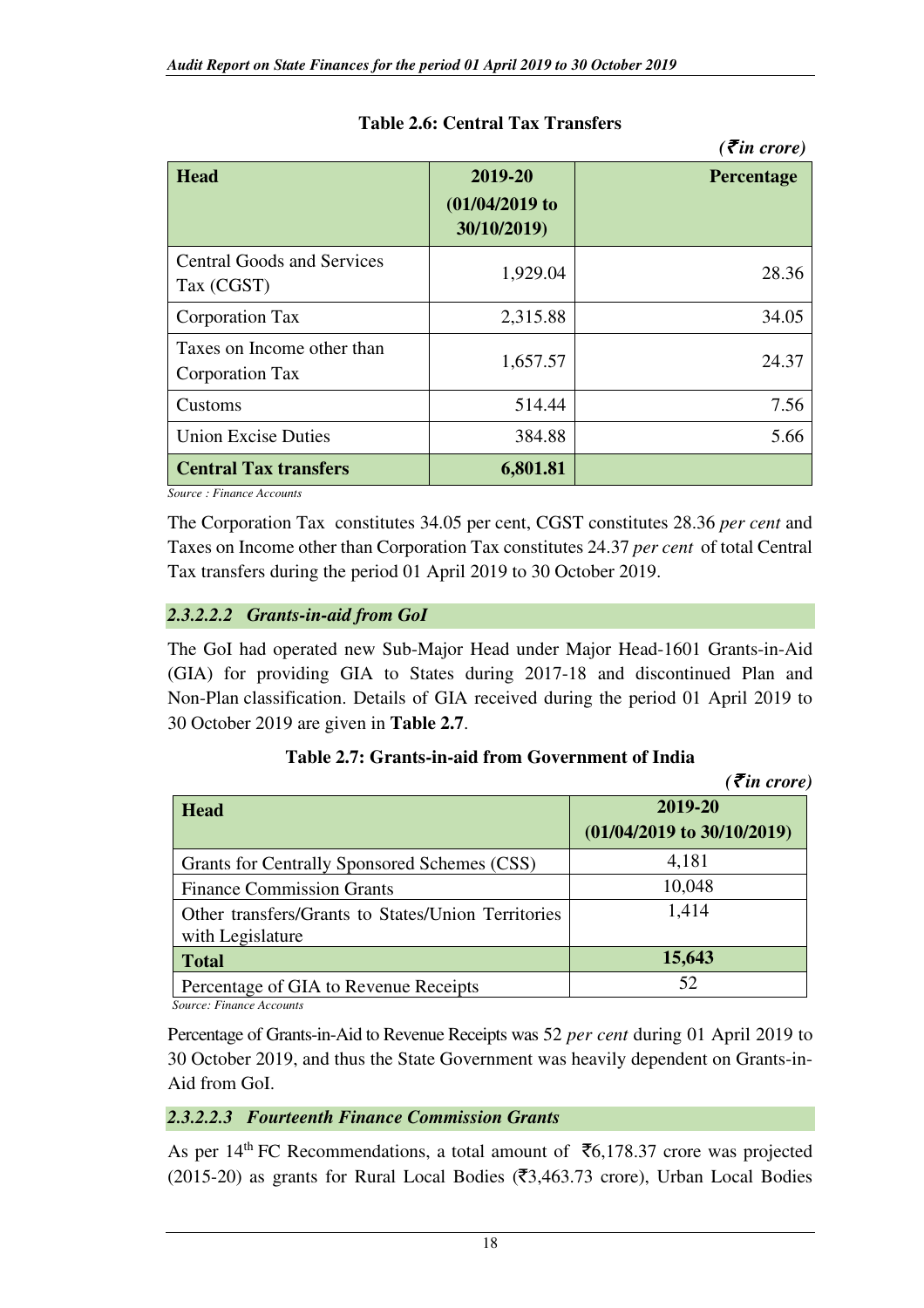$( \bar{\mathbf{z}}$  *in crore*)

 $(\overline{5}1,305.64 \text{ core})$ , and State Disaster Response Fund  $(\overline{5}1,409 \text{ core})$  respectively. Against this, an amount of  $\overline{53,285.32}$  crore was released/allocated during the years 2015-20 (till 30 October 2019).

| <b>Transfers</b>       |           | <b>Recommendation of the XIV-</b> |                   |         | <b>Actual release by GoI</b> |                          |                                   | <b>Release by State</b> |              |
|------------------------|-----------|-----------------------------------|-------------------|---------|------------------------------|--------------------------|-----------------------------------|-------------------------|--------------|
|                        | <b>FC</b> |                                   |                   |         |                              |                          | <b>Government to Local bodies</b> |                         |              |
|                        | 2015-16   | 2019-20                           | <b>Total</b>      | 2015-16 | 2019-20                      | <b>Total</b>             | 2015-16                           | 2019-20                 | <b>Total</b> |
|                        | to        |                                   |                   | to      | (01/04/                      |                          | to                                | (01/04/                 |              |
|                        | 2018-19   |                                   |                   | 2018-19 | 2019 to                      |                          | 2018-19                           | 2019 to                 |              |
|                        |           |                                   |                   |         | 30/10/                       |                          |                                   | 30/10/                  |              |
|                        |           |                                   |                   |         | 2019)                        |                          |                                   | 2019)                   |              |
| <b>Local Bodies</b>    |           |                                   |                   |         |                              |                          |                                   |                         |              |
| (i) Grants to          | 2,414.24  | 1,049.49                          | 3,463.73          | 638.31  | 1,219.61                     | 1,857.92                 | 549.22                            | 853.11                  | 1,402.33     |
| <b>PRIs</b>            |           |                                   |                   |         |                              |                          |                                   |                         |              |
| (a) General            | 2,182.17  | 935.19                            | 3,117.36          | 571.53  | 1,219.61                     | 1,791.14                 | 549.22                            | 853.11                  | 1,402.33     |
| <b>Basic Grant</b>     |           |                                   |                   |         |                              |                          |                                   |                         |              |
| (b) General            | 232.07    | 114.30                            | 346.37            | 66.78   |                              | 66.78                    |                                   |                         |              |
| Performance            |           |                                   |                   |         |                              |                          |                                   |                         |              |
| <b>Grants</b>          |           |                                   |                   |         |                              |                          |                                   |                         |              |
| (ii) Grants to         | 906.12    | 399.52                            | 1,305.64          | 125.30  | 173.50                       | 298.80                   | 62.65                             | 236.15                  | 298.80       |
| <b>ULBs</b>            |           |                                   |                   |         |                              |                          |                                   |                         |              |
| (a) General            | 731.16    | 313.35                            | 1,044.51          | 125.30  | 173.50                       | 298.80                   | 62.65                             | 236.15                  | 298.80       |
| <b>Basic Grant</b>     |           |                                   |                   |         |                              |                          |                                   |                         |              |
| (b) General            | 174.96    | 86.17                             | 261.13            |         |                              | $\overline{\phantom{a}}$ | ٠                                 |                         |              |
| Performance            |           |                                   |                   |         |                              |                          |                                   |                         |              |
| <b>Grants</b>          |           |                                   |                   |         |                              |                          |                                   |                         |              |
| <b>Total for Local</b> | 3,320.36  | 1,449.01                          | 4,769.37          | 763.61  | 1,393.11                     | 2,156.72                 | 611.87                            | 1,089.26                | 1,701.13     |
| <b>Bodies</b>          |           |                                   |                   |         |                              |                          |                                   |                         |              |
| <b>State Disaster</b>  | 1,099.00  | 310.00                            | 1,409             | 723.60  | 405.00                       | 1,128.60                 | 803.60*                           | 405.00                  | 1,208.60     |
| <b>Response</b>        |           |                                   |                   |         |                              |                          |                                   |                         |              |
| Fund*                  |           |                                   |                   |         |                              |                          |                                   |                         |              |
| <b>Grand Total</b>     | 4,419.36  | 1,759.01                          | 6,178.37 1,487.21 |         | 1,798.11                     | 3,285.32                 | 1,415.47                          | 1,494.26                | 2,909.73     |

#### **Table 2.8 Recommended amount, actual release and transfers of Grant-in-aid**

*\* Including State share of total grant.* 

*Source: XIV-FC Report, Finance Accounts and State Government* 

The amount of  $\overline{5}3,285.32$  crore includes  $\overline{5}1,798.11$  ( $\overline{5}173.50$  crore for ULBs,  $\text{\textsterling}1,219.61$  crore for PRIs and  $\text{\textsterling}405$  crore for SDRF) received during 2019-20 (01 April 2019 to 30 October 2019).

During the 14<sup>th</sup> FC award period 2015-16 to 2019-20, the State had received an amount of  $\bar{\mathfrak{e}}1,857.92$  crore (till 30 October 2019) as grants for PRIs against which only an amount of  $\bar{\mathcal{F}}1,402.33$  crore was released up to 30 October 2019 to PRIs, and balance amount of ₹455.59 crore remained with the State Government ending 30 October 2019.

#### *2.3.3 State's performance in Mobilisation of Resources*

State's performance in mobilisation of resources is assessed in terms of its own resources comprising Own Tax and Non-Tax sources. The State's Own Tax and Own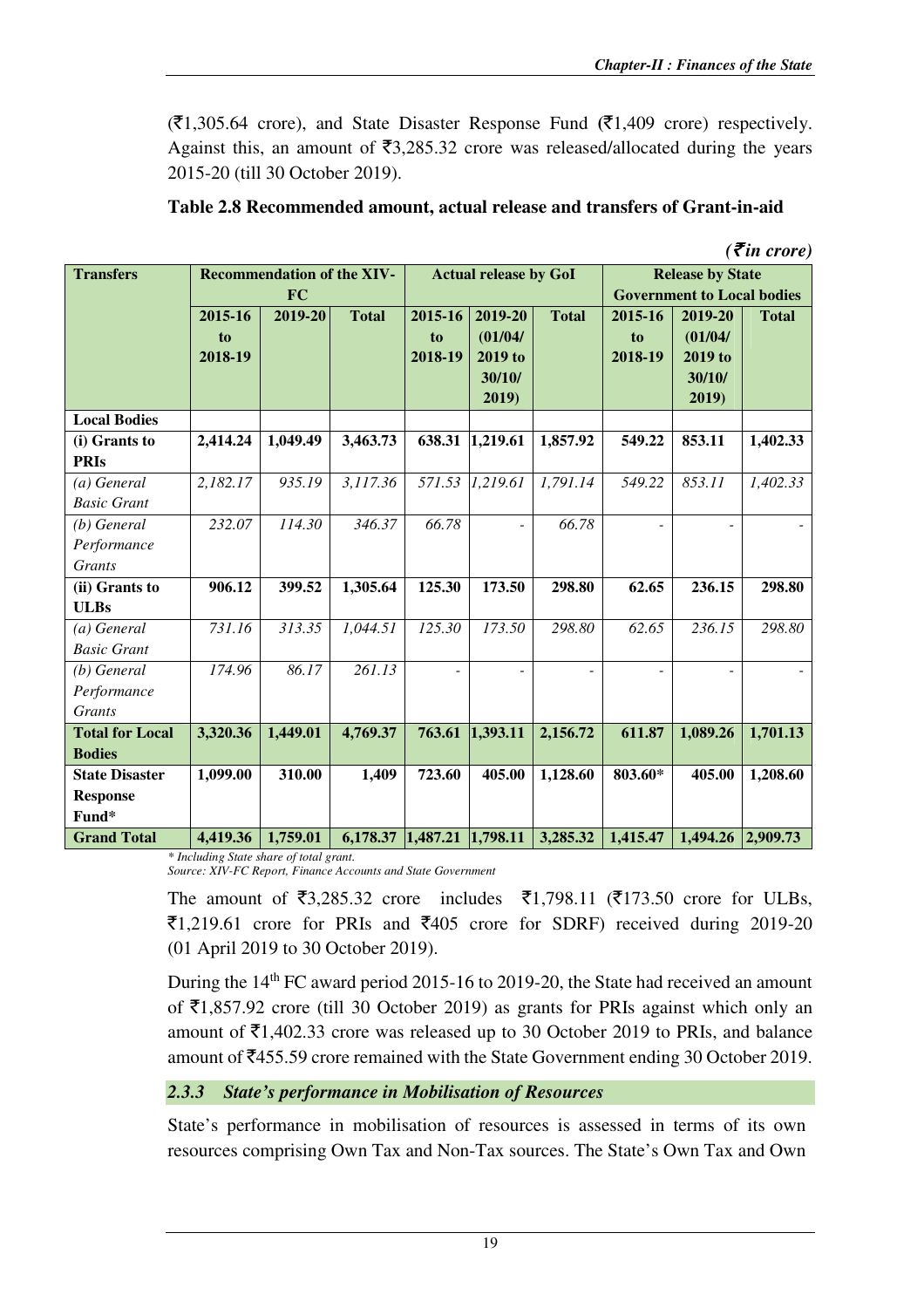Non-Tax Receipts for the year 2019-20 (01 April 2019 to 30 October 2019) *vis-à-vis* budget estimates (pre- actuals) are given in **Table 2.9**:

# **Table 2.9: Tax and non-tax receipts** *vis-à-vis* **projections for the period 01 April 2019 to 30 October 2019**

|                        | <b>Budget</b><br>Estimates* | <b>Actual</b> | Percentage variation of<br>actual over Budget<br>estimates* |
|------------------------|-----------------------------|---------------|-------------------------------------------------------------|
| <b>Own Tax Revenue</b> | 6,427                       | 5,410         | $(-)16$                                                     |
| <b>Non-Tax Revenue</b> | 1,036                       | 2,197         | $(+)112$                                                    |

*(*` *in crore)* 

*\*Pre-actuals for the period 01 April 2019 to 30 October 2019 reflected in Budget for the year 2020-21.* 

The collection under State's Own Tax Revenue fell short by 16 *per cent* of Budget Estimates. The receipts under Own Non-Tax Revenue were 112 *per cent* more than the Budget Estimates. The State Government could not achieve its own targets for Own Tax revenue projected in the Budget Estimates. The State's Own Resources (Own Tax Revenue and Own Non-Tax Revenue) of  $\overline{57,607}$  crore during 2019-20 (01 April 2019 to 30 October 2019), was not enough to cover its committed liabilities (salaries & wages, interest payments and pension) of  $\overline{5}21,345$  crore.

## **2.4 Application of Resources**

The State Government is vested with the responsibility of incurring expenditure within the framework of fiscal responsibility legislations, while at the same time ensuring that the ongoing fiscal correction and consolidation process of the State is not at the cost of expenditure directed towards development of capital infrastructure and social sector. This paragraph along with sub-paragraphs gives the allocation of expenditure in the State.

# *2.4.1 Composition of Expenditure*

The composition of the total expenditure of  $\overline{3}34,782$  crore incurred during the period 01 April 2019 to 30 October 2019, is shown in **Table 2.10** below:

| <b>Parameters</b>             | 2019-20 (01/04/2019 to<br>30/10/2019)<br>$(\bar{\mathcal{F}}$ in crore) | <b>Percentage</b> |
|-------------------------------|-------------------------------------------------------------------------|-------------------|
| Revenue Expenditure (RE)      | 30,244                                                                  | 86.95%            |
| Capital Expenditure (CE)      | 4,522                                                                   | 13.00%            |
| Loans and Advances            | 16                                                                      | 0.05%             |
| <b>Total Expenditure (TE)</b> | 34,782                                                                  |                   |

| Table 2.10: Total expenditure and its composition |  |  |
|---------------------------------------------------|--|--|
|---------------------------------------------------|--|--|

*Source : Finance Accounts*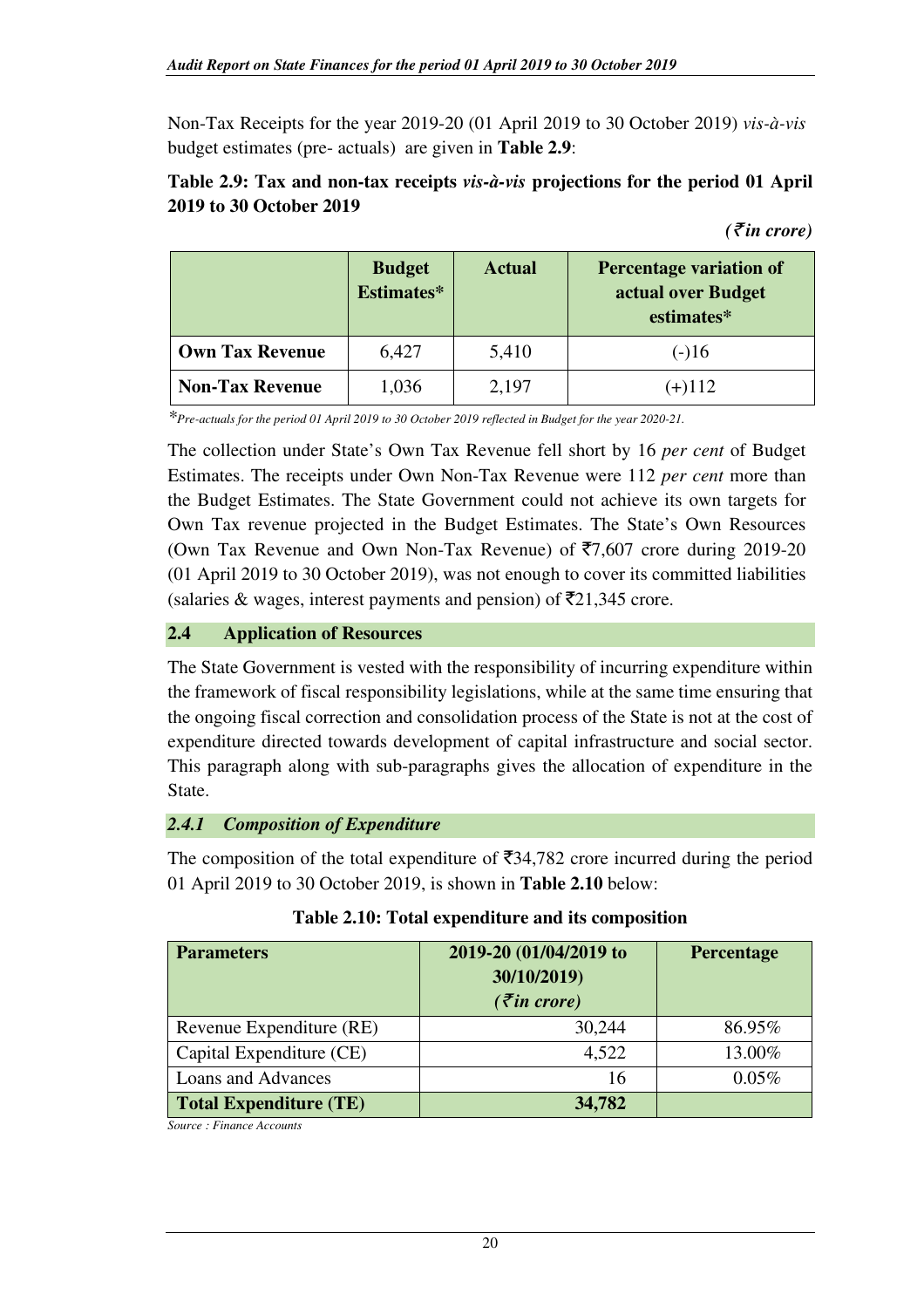

**Chart 2.4: Total Expenditure: share of its components** 

During the period 01 April 2019 to 30 October 2019, the Revenue Expenditure had a predominant share of 86.95 *per cent* of the Total Expenditure. The share of Capital Expenditure in Total Expenditure was 13.00 *per cent* during the same period. This indicates that less share of resources are being used towards development of infrastructure.

The relative share of expenditure of various sectors is given in **Table 2.11** below:

| <b>Parameters</b>                         | 2019-20                                                | <b>Percentage</b> |
|-------------------------------------------|--------------------------------------------------------|-------------------|
|                                           | $(01/04/2019$ to 30/10/2019)<br>$\left( \xi$ in crore) |                   |
|                                           |                                                        |                   |
| <b>General Services</b>                   | 14,521                                                 | 41.75             |
| <b>Social Services</b>                    | 9,803                                                  | 28.18             |
| <b>Economic Services</b>                  | 10,442                                                 | 30.02             |
| <b>Others (Grants to Local Bodies and</b> | 16                                                     | 0.05              |
| <b>Loans and Advances</b> )               |                                                        |                   |
| <b>Total Expenditure (TE)</b>             | 34,782                                                 | 100.00            |

**Table 2.11: Relative share of expenditure of various sectors** 

*Source: Finance Accounts* 



*(in per cent)* 

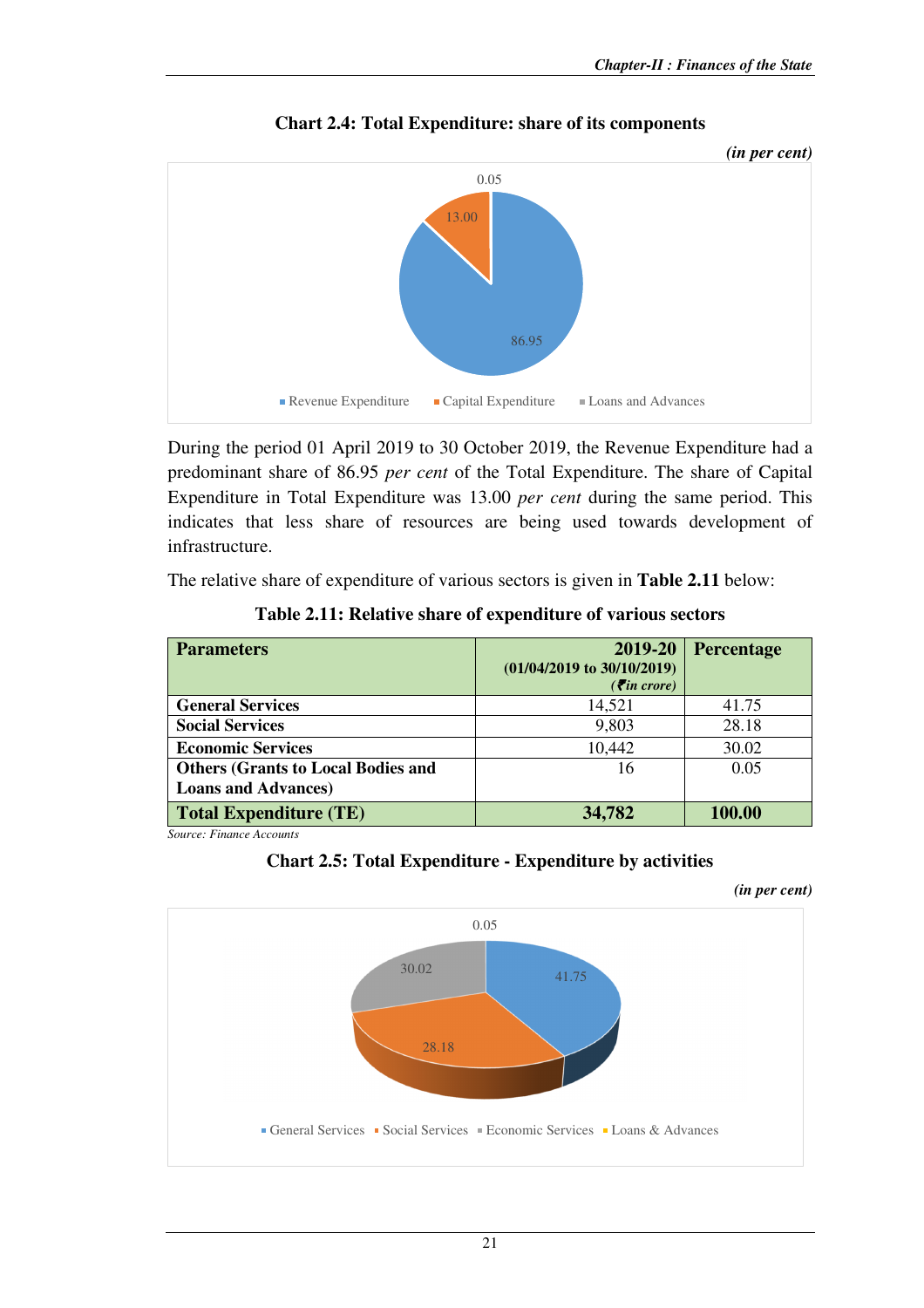The combined share of Social and Economic Services which represented Development Expenditure was 58.20 *per cent* during 2019-20 (01 April 2019 to 30 October 2019). The share of expenditure on General Services was 41.75 *per cent* during 2019-20 (01 April 2019 to 30 October 2019).





It can be seen from above pie chart that Repayment of Public debt account for 31.05 *per cent* and General Services account for 28.80 *per cent* of total expenditure. Social Services and Economic Services account for 40.12 *per cent* of total expenditure.

# *2.4.2 Revenue Expenditure*

Revenue expenditure is incurred to maintain the current level of services and payment for the past obligation. As such, it does not result in any addition to the State's infrastructure and service network. During the period 01 April 2019 to 30 October 2019, the Revenue Expenditure ( $\overline{(}30,244)$  crore) constituted 86.95 *per cent* of the Total Expenditure ( $\overline{3}34,782$  crore), and was more than the Revenue Receipts of  $\overline{3}30,052$  crore during the period. The sector wise distribution of the Revenue expenditure during the period is shown in the **Chart 2.7**.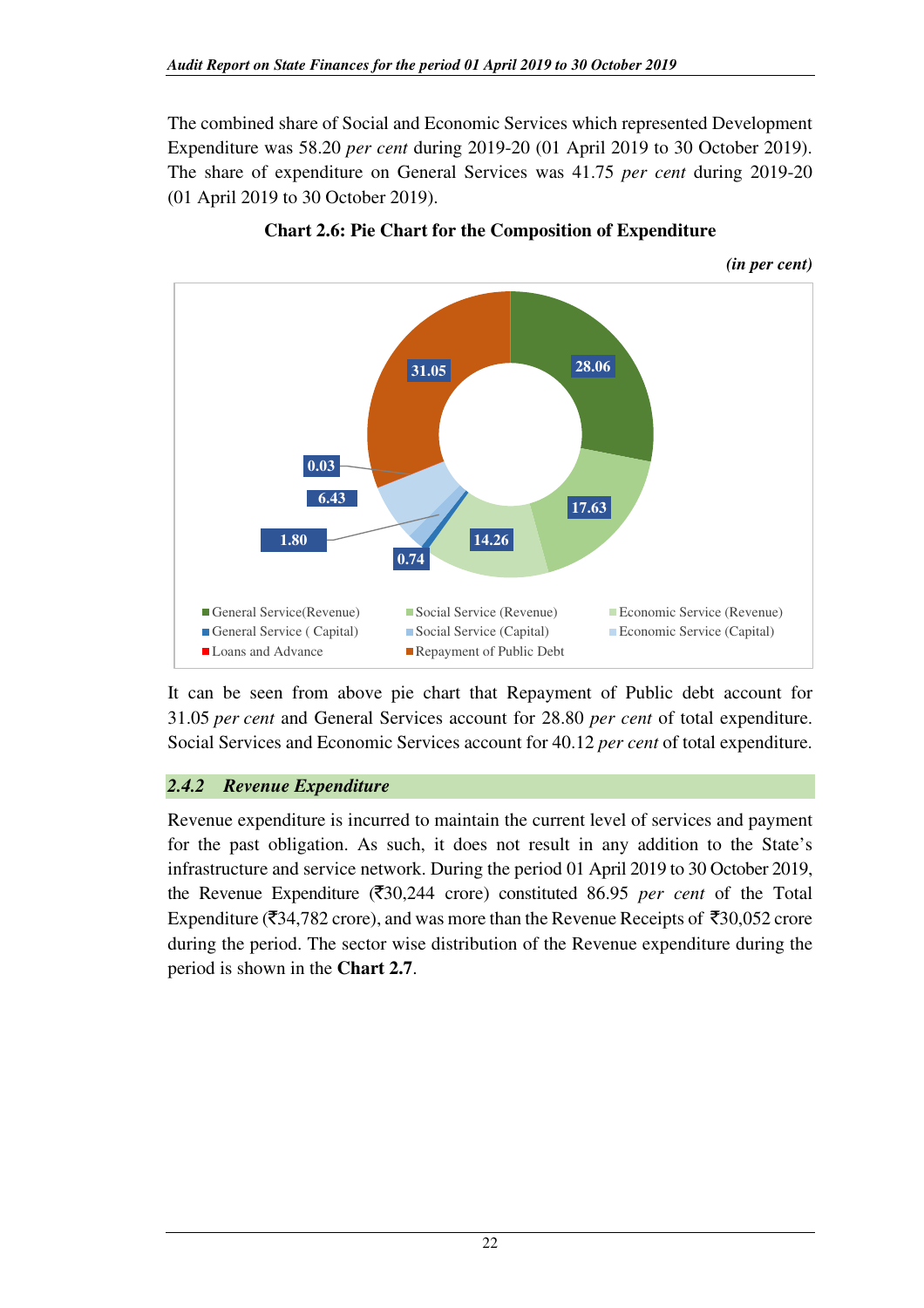

**Chart 2.7: Sector-wise distribution of Revenue Expenditure** 

During 2019-20 (01 April 2019 to 30 October 2019), the combined share of revenue expenditure on Economic Services and Social Services accounts for 53.20 *per cent* and General Services accounts for 46.80 *per cent* of Revenue Expenditure. The expenditure on General Services includes expenditure on Administrative Services, Interest payments and Servicing of debts and Pension & Miscellanous General Services which accounts for respectively 16.21 *per cent*, 11.23 *per cent* and 16.22 *per cent* of Revenue Expenditure.

#### *2.4.2.1 Committed Expenditure*

The committed expenditure of the State Government on revenue account consists of interest payments, expenditure on salaries and wages and pensions. It has first charge on Government resources. Upward trend on committed expenditure leaves the Government with lesser flexibility for development sector.

| <b>Table 2.12: Components of Committed Expenditure</b> |  |  |
|--------------------------------------------------------|--|--|
|--------------------------------------------------------|--|--|

*(*` *in crore)* 

| <b>Components of Committed</b><br><b>Expenditure</b> | 2019-20<br>$(01/04/2019)$ to<br>30/10/2019) | As a percentage<br>of Revenue<br><b>Receipts (RR)</b> | As a percentage<br>of Revenue<br><b>Expenditure</b><br>(RE) |
|------------------------------------------------------|---------------------------------------------|-------------------------------------------------------|-------------------------------------------------------------|
| <b>Salaries &amp; Wages</b>                          | 13,087                                      | 43.55                                                 | 43.27                                                       |
| <b>Expenditure on Pensions</b>                       | 4,903                                       | 16.32                                                 | 16.21                                                       |
| <b>Interest Payments</b>                             | 3,355                                       | 11.16                                                 | 11.09                                                       |
| <b>Total</b>                                         | 21,345                                      | 71.03                                                 | 70.57                                                       |

*Source: Finance Accounts*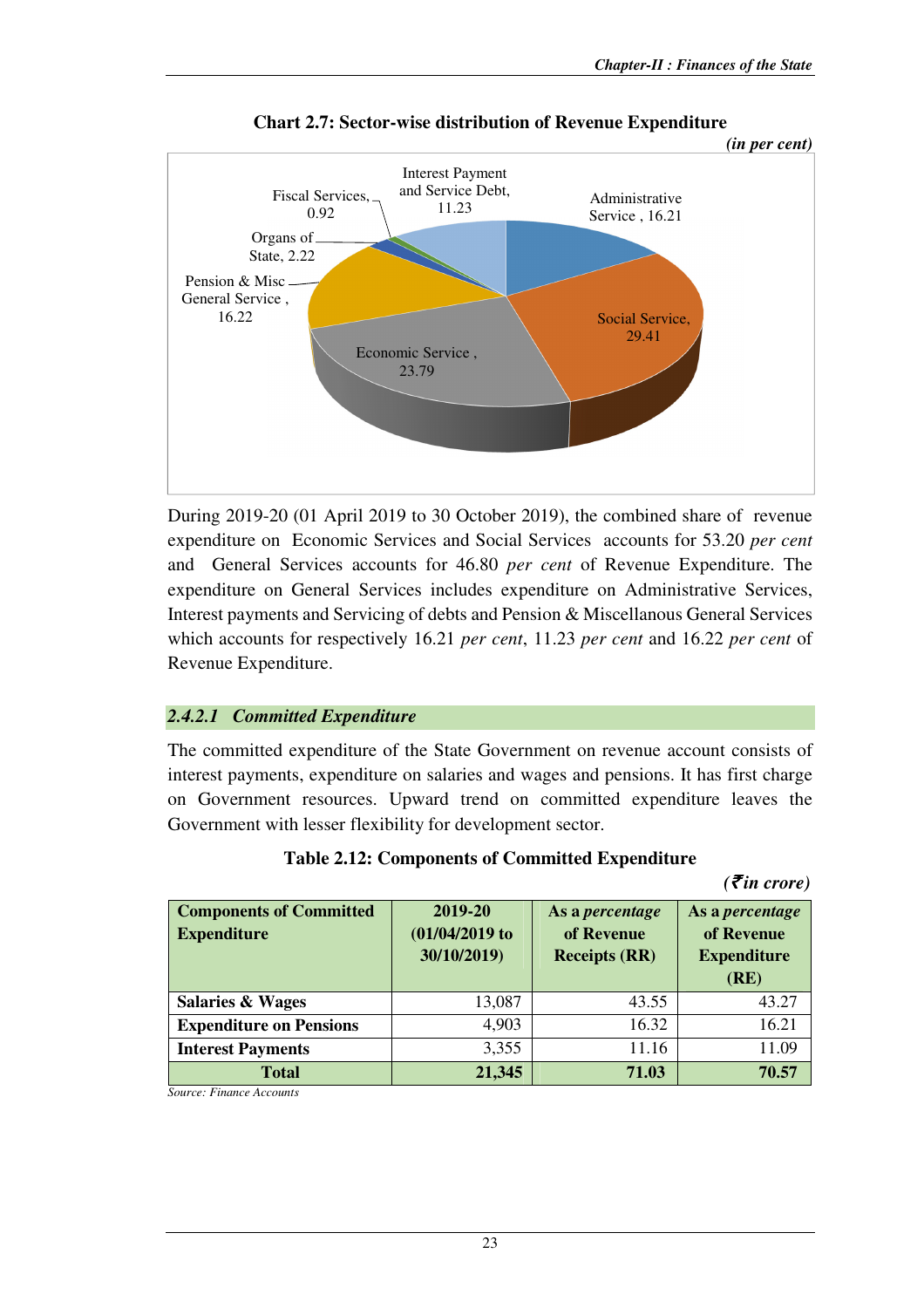# **Chart 2.8: Ratio of Committed expenditure in total Revenue Expenditure and Revenue receipts during 01 April 2019 to 30 October 2019**



*(in per cent)* 

The committed expenditure constituted 70.57 *per cent* of Revenue Expenditure and 71.03 *per cent* of Revenue Receipts, during the period 01 April 2019 to 30 October 2019. State's Own Tax Revenue and Own Non Tax Revenue of  $\overline{57,607}$  crore during 01 April 2019 to 30 October 2019 is not enough to meet it's committed expenditure.

# *2.4.2.2 Undischarged liabilities in National Pension System*

In terms of the Defined Contribution Pension Scheme, the State Government Employees recruited on or after 1 January 2010 who are covered by the Scheme contribute 10 *per cent* of basic pay and dearness allowance, which is matched by the State Government with equal amount. As per Government instructions dated 17 January 2019, all treasury officers/Drawing and Disbursing officers were advised that the pension contributions received between  $1<sup>st</sup>$  to  $18<sup>th</sup>$  of the month may be uploaded by  $23<sup>rd</sup>$  of the same month and contributions received between  $19<sup>th</sup>$  to  $31<sup>st</sup>$  of the month may be uploaded by  $10<sup>th</sup>$  of the following months.

During 2019-20 (01 April 2019 to 30 October 2019), the State Government contributed an amount of  $\bar{\mathfrak{Z}}291.03$  crore as Government share and the employees also contributed their share of  $\overline{5}224.44$  crore. The entire amount of  $\overline{5}515.47$  crore was transferred to the Minor Head 117-Defined Contribution Pension Scheme (New Pension Scheme) for the Government Employees under Major Head 8342-Other Deposits. Out of  $\overline{5}637.15$  crore (including previous liability of  $\bar{\bar{\xi}}$ 121.68 crore),  $\bar{\bar{\xi}}$ 583.48 crore was transferred from this Head of Deposit Account to the designated fund manager through the National Securities Depository Limited (NSDL)/Trustee Bank.

As such, as on 30 October 2019, an amount of  $\overline{5}3.67$  crore was lying under the Major Head-8342 – "Other Deposits"- 117 "Defined Contribution Pension Scheme" (New Pension Scheme) for the Government Employees (which are deposits bearing interest) awaiting transfer to NSDL/Trustee Bank. Government may make efforts to expeditiously clear the untransferred amounts at the close of the accounts.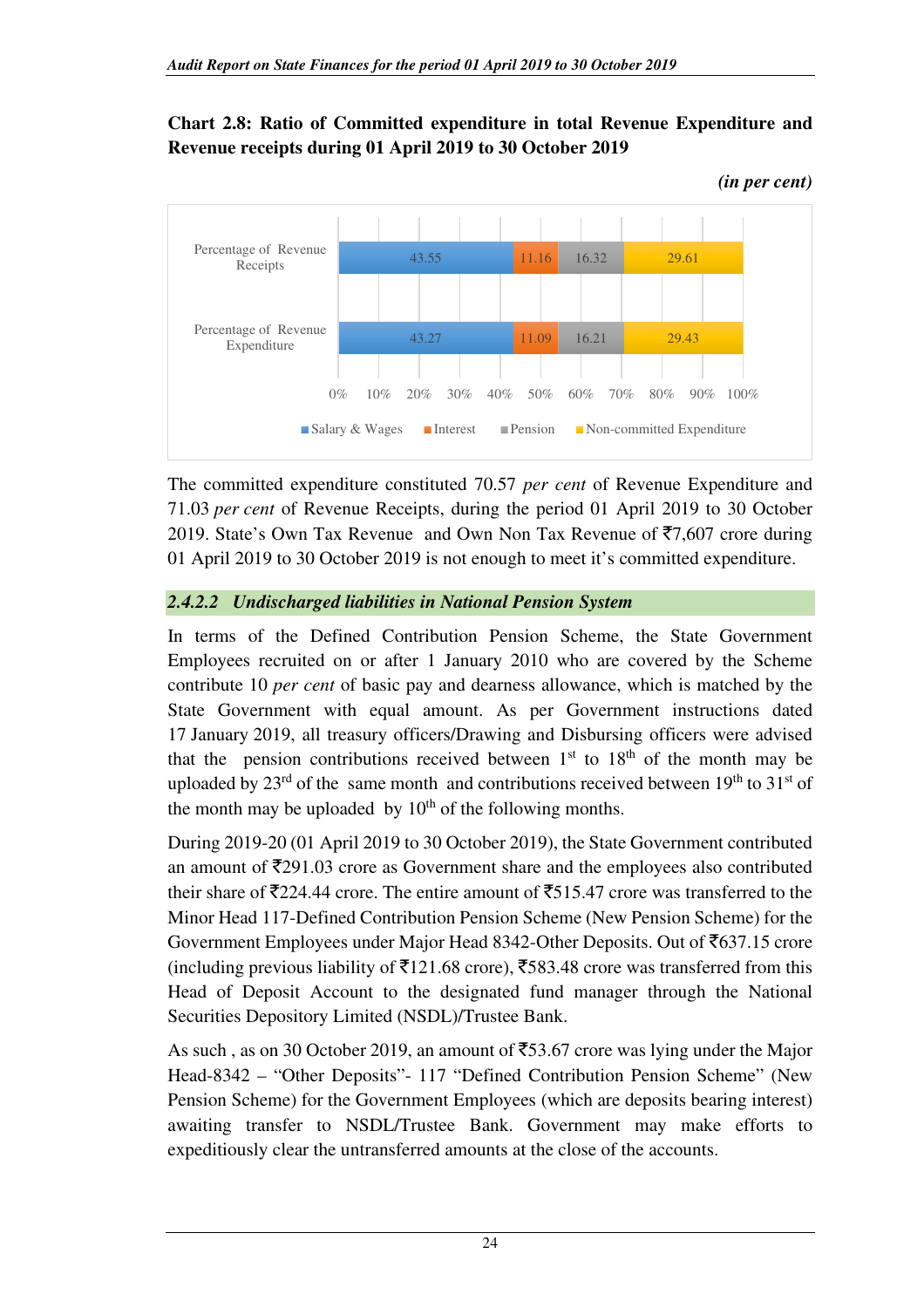## *2.4.2.3 Subsidies*

The amounts of subsidies paid by the State Government during the period 01 April 2019 to 30 October 2019 is shown in **Table 2.13**.

## **Table 2.13: Expenditure on subsidies during 01 April 2019 to 30 October 2019**

|                                             | 2019-20 (01/04/2019 to 30/10/2019) |
|---------------------------------------------|------------------------------------|
| Subsidies $(\overline{\zeta}$ in crore)     |                                    |
| <b>Subsidies as a percentage of Revenue</b> |                                    |
| <b>Receipts</b>                             | 2.35                               |
| <b>Subsidies as a percentage of Revenue</b> |                                    |
| <b>Expenditure</b>                          | 2.33                               |

*Source- Finance Accounts* 

Expenditure on subsidies during 2019-20 (01 April 2019 to 30 October 2019) constituted 2.35 *per cent* of the Revenue Receipts (`30,052 crore) and 2.33 *per cent* of Revenue expenditure ( $\overline{(}30,244)$  crore). 99 *per cent* of the subsidy provided during the year was to Power Development Department ( $\overline{\mathfrak{F}}$ 700 crore).

# *2.4.2.4 Financial Assistance by the State Government to Local Bodies and other Institutions*

Financial assistance is provided by the State Government to Local bodies and other institutions by way of grants and loans.

|                                                                                 | $\sqrt{\tau}$ in crore)                     |
|---------------------------------------------------------------------------------|---------------------------------------------|
| <b>Financial Assistance to Institutions</b>                                     | 2019-20<br>(01/04/2019<br>to<br>30/10/2019) |
| (A) Local Bodies                                                                |                                             |
| <b>Municipal Corporations and Municipalities</b>                                | 150                                         |
| Total $(A)$                                                                     | 150                                         |
| (B) Others                                                                      |                                             |
| Educational Institutions (Aided Schools, Aided Colleges,<br>Universities, etc.) | 385                                         |
| <b>Development Authorities</b>                                                  | 28                                          |
| Other Institutions                                                              | 634                                         |
| Total (B)                                                                       | 1,047                                       |
| Total $(A+B)$                                                                   | 1,197                                       |
| Revenue Expenditure                                                             | 30,244                                      |
| Assistance as percentage of Revenue Expenditure                                 | 3.96                                        |
| Source: Finance Accounts                                                        |                                             |

## **Table 2.14: Financial Assistance to Local Bodies etc.**

*Source: Finance Accounts*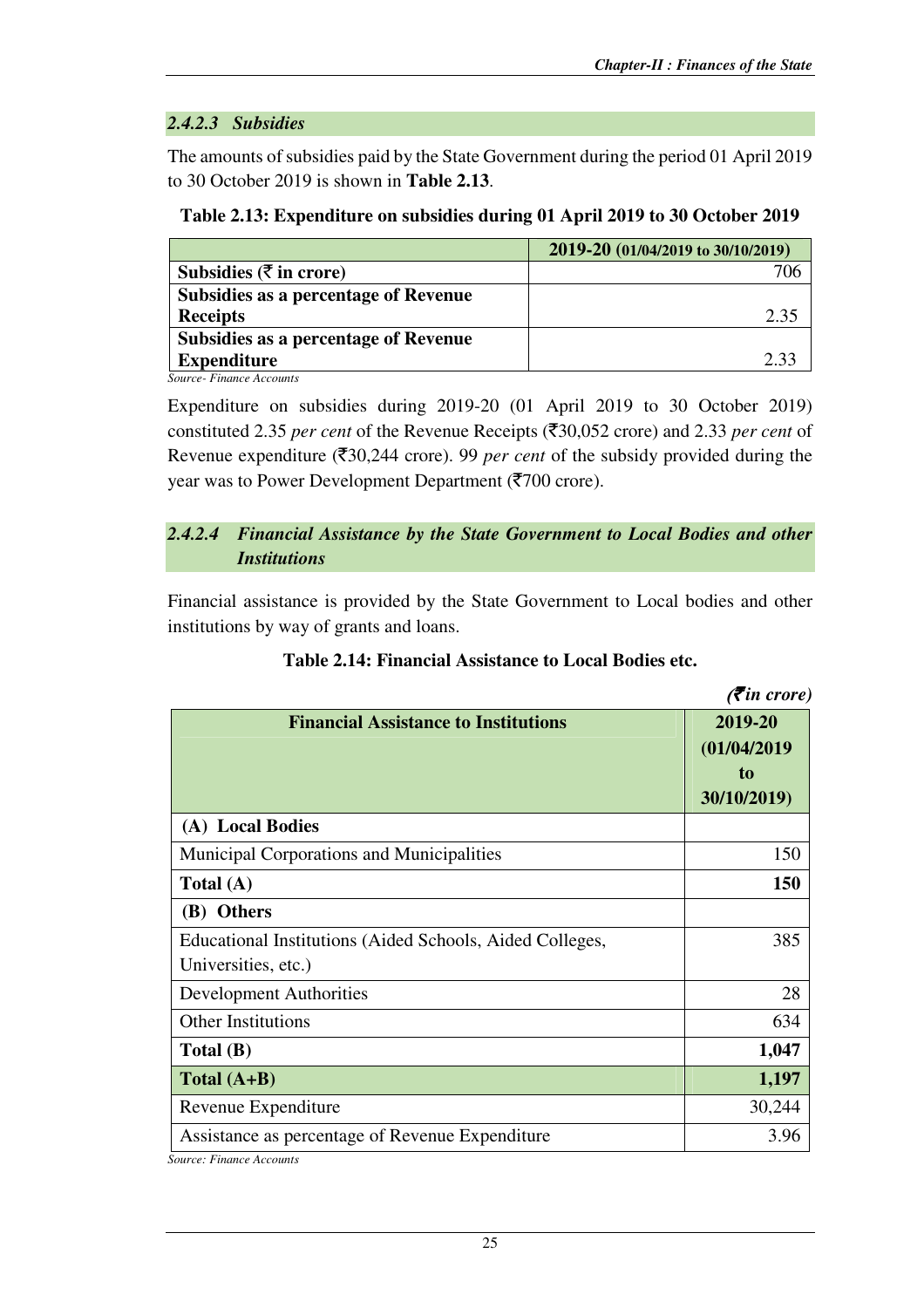The assistance as percentage of revenue expenditure was 3.96 *per cent* in 2019-20 (01 April 2019 to 30 October 2019). During the period 01 April 2019 to 30 October 2019, the major component of assistance was to the educational institutions, which was 32.16 *per cent* of the total amount of assistance.

# *2.4.3 Capital Expenditure*

Capital expenditure (capex) is primarily expenditure on creation of fixed infrastructure assets such as roads, buildings etc. Capex in State is met from budgetary support and extra budgetary resources/off budget.

The share of Capital expenditure in total expenditure was 13 *per cent* during the period 01 April 2019 to 30 October 2019.

# *2.4.3.1 Quality of Capital Expenditure*

If the State Government keeps on making investments in loss making Government companies, whose net worth is completely eroded, there are no chances of return on investment. Requisite steps have to be taken to infuse transparency in such financial operations. This section details the investments and other capital expenditure undertaken by the Government during the current reporting period.

# *2.4.3.2 Quality of Investments in the Companies, Corporations and other Bodies*

As per Statement 8 and 19 of the Finance Accounts, as on 30 October 2019, the State Government had cumulative investment of  $\overline{5}3,428.03$  crore in 37 Companies  $(\overline{\mathfrak{F}}2,959.71$ crore), three Statutory Corporations ( $\overline{\mathfrak{F}}374.33$  crore), eight Co-operative Institutions/ Local Bodies ( $\overline{(}47.83$  crore), two Rural Banks ( $\overline{(}45.82$  crore) and two Joint Stock Companies (₹0.34 crore).

During 01 April 2019 to 30 October 2019, the Government has drawn and booked an amount of  $\bar{\tau}$  1.51 crore below Minor Head-190-"Investment in Public Sector and Other Undertakings" subordinate to relevant Major Heads of Account under Capital Section, but PSU concerned had not shown any investment. Government investment increased from  $\bar{5689.42}$  crore ending 2018-19 to  $\bar{53.428.03}$  crore ending 30 October 2019. The increase of  $\bar{\mathcal{F}}2,738.61$  crore as compared to figures reported last year was due to reason that 19 PSUs furnished revised Government investment figures with respect to figure reported for year 2018-19 and five PSUs reported investments for inclusion in the Annual Accounts of the Government for the period ending 30 October 2019.

Out of this increase of  $\overline{z}2,738.61$  crore, there was a substantial increase (`2,588.34 crore) in only one PSU i.e Jammu & Kashmir State Power Development Corporation Ltd. (J&KSPDCL). This was due to implementation of the State Administrative Council's decision with regard to financial restructuring of J&KSPDCL, which resulted in increase in investment of State Government. The PSU had received funds from State Government from time to time for development of capital assets and up to March 2018, the funds to the tune of  $\overline{5}5,318.61$  crore were received. Against this sum infused in J&KSPDCL, the State Government adjusted its power purchase liability of  $\overline{53,668.81}$  crore leaving a balance amount of  $\overline{51,649.80}$  Crore.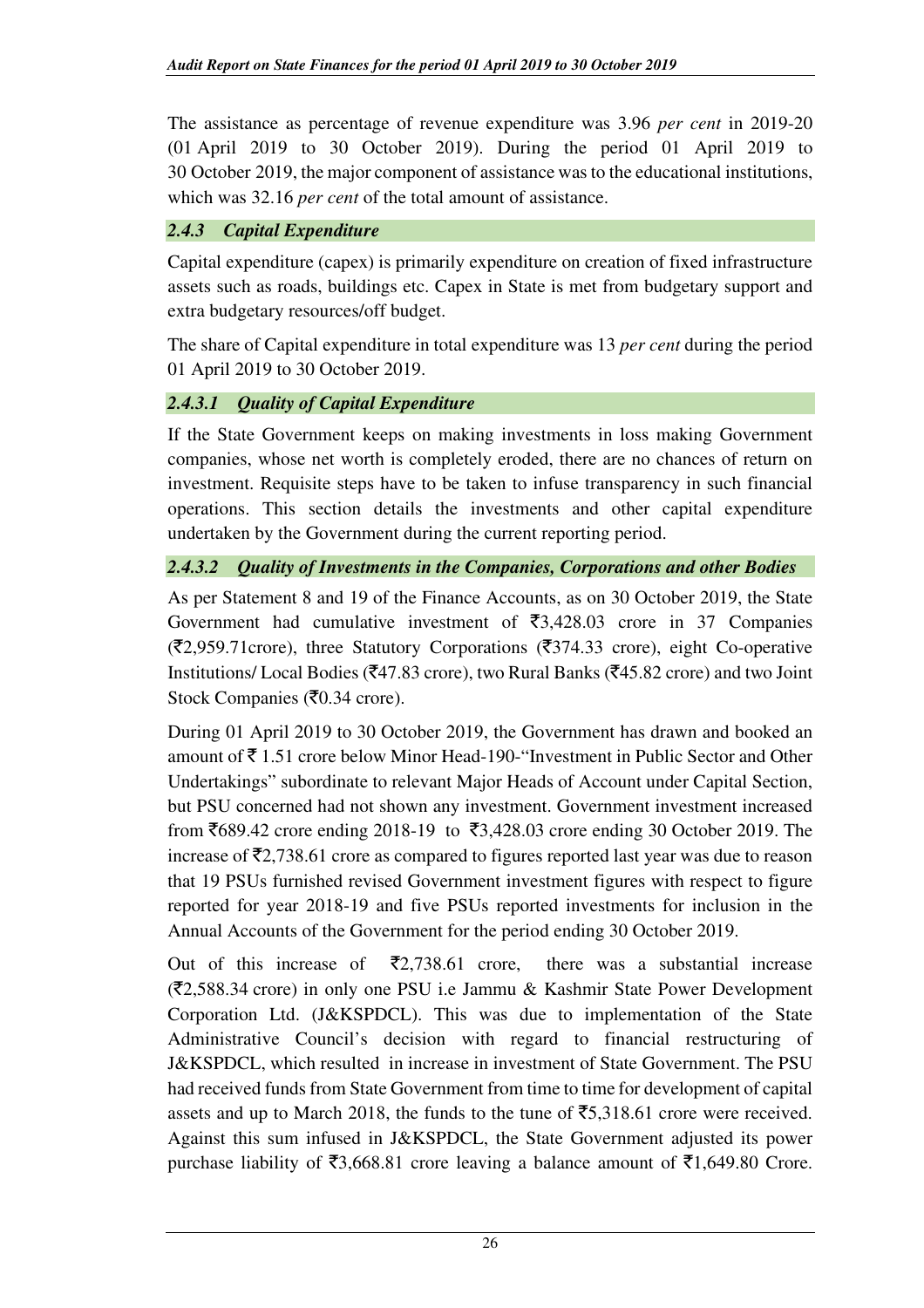Besides this, assets transferred to J&KPDCL in 1999 along with a 4 MW Hydro Electric Power Station transferred to the Corporation in 2011, were valued at  $\overline{5}916.54$  crore and  $\overline{\xi}$ 22 crore respectively. Against these amounts aggregating to  $\overline{\xi}$ 2,588.34 crore  $(\overline{\mathfrak{F}}1,649.80$  crore +  $\overline{\mathfrak{F}}916.54$  crore +  $\overline{\mathfrak{F}}22$  crore), the State Government acquired equity to the tune of  $\overline{5}2,588.34$  crore in the Corporation during the year 2019-20 (01 April 2019) to 30 October 2019). This has resulted in increase in investment of State Government in one entity i.e J&K State Power Development Corporation Ltd as compared to last year. Five PSUs reported investments amounting to  $\overline{596.65}$  crore for inclusion in the accounts. During 2019-20 (01 April 2019 to 30 October 2019) no dividends were declared and hence no returns in the form of dividends were received.

## *2.4.3.3 Quantum of loans disbursed and recovered*

In addition to investments in Co-operative Societies, Corporations and Companies, Government has also been providing Loans and Advances to other institutions/organisations. **Table 2.15** presents the position of Loans and Advances outstanding as on 30 October 2019, interest receipts *vis-à-vis* interest payments during the period from 01 April 2019 to 30 October 2019.

|                                                 | $( \bar{\mathbf{\xi}}$ in crore)            |
|-------------------------------------------------|---------------------------------------------|
| <b>Quantum of loans disbursed and recovered</b> | 2019-20<br>$(01/04/2019)$ to<br>30/10/2019) |
| Opening Balance of loans outstanding            | 1,725.77                                    |
| Amount advanced during the year                 | 16.29                                       |
| Amount recovered during the year                | 1.62                                        |
| Closing Balance of the loans outstanding        | 1,740.44                                    |
| Net addition                                    | 14.67                                       |
| Interest received on loans and Advances         | 0.31                                        |

| Table 2.15: Quantum of loans disbursed and recovered during 01 April 2019 to 30 |
|---------------------------------------------------------------------------------|
| October 2019                                                                    |

*Source: Finance Accounts* 

 $\overline{a}$ 

The total outstanding loans as on 30 October 2019 amounted to  $\bar{\mathfrak{c}}$ 1,740.44 crore, as a result of net increase of  $\overline{5}14.67$  crore durig the period 01 April 2019 to 30 October 2019. Out of ₹1,740.44 crore, major portion of loans amounting to ₹923.96 crore<sup>2</sup> were outstanding (30 October 2019) against seven entities. Against the outstanding amount of  $\overline{5}923.96$  crore, only an amount of  $\overline{5}0.23$  crore was recovered during 2019-20

<sup>2</sup> (1) Municipalities ₹5.17 crore (Nil recovery), (2) social welfare loans to Public Sector and other undertakings ₹87.44 crore (₹0.23 crore Recovery, (3) Public Sector and other Undertakings (J&K, HPMC Ltd) – ₹12.67 crore (Nil recovery), (4) Electricity Board, JKPDC – ₹85.05 crore (Nil recovery), (5) Agro Industries – ₹44.47 crore (Nil recovery), (6) J&K Industries Ltd – ₹305.43 crore (Nil recovery), (7) Jammu and Kashmir State Road Transport Corporation Limited – ₹383.73 crore (Nil recovery)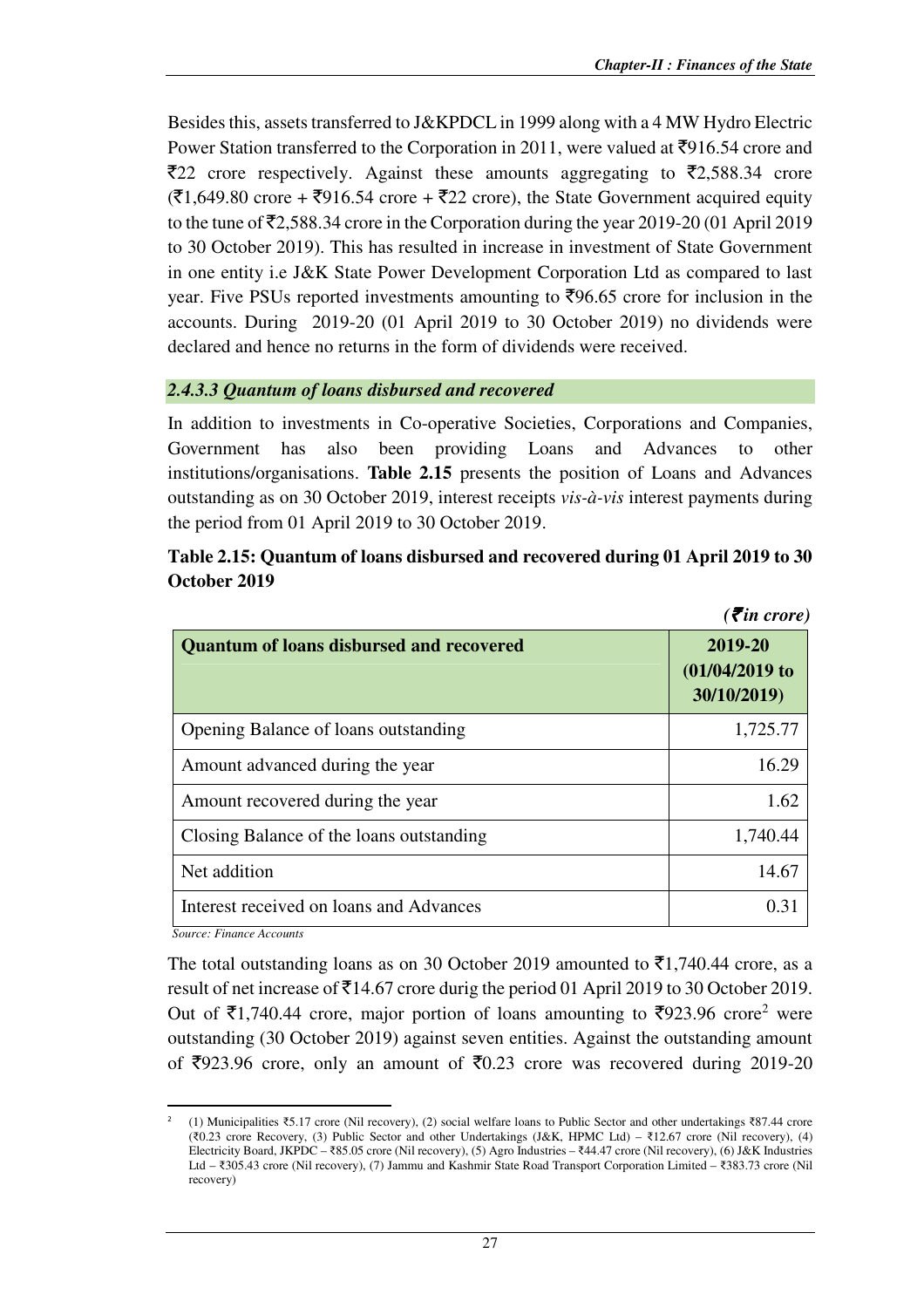(01 April 2019 to 30 October 2019). Recovery of loans and advances during the year was only 0.09 *per cent* of outstanding loans. The poor recovery of loan has resulted in an increase in outstanding balances from  $\bar{\tau}$ 1,725.77 crore on 31 March 2019 to  $\bar{5}1,740.44$  crore on 30 October 2019.

It is observed that out of the total loan amount of  $\bar{\tau}$ 16.29 crore advanced during the period 01 April 2019 to 30 October 2019, the major portion of  $\overline{57.00}$  crore was advanced to J&K State Road Transport Corporation. There was outstanding loan of  $\overline{5}376.73$  crore against J&K State Road Transport Corporation ending March 2019. Despite poor performance of recovery, State Government disbursed new loan of  $\overline{57.00}$  crore and no recovery was made during the year. As on 30 October 2019, loan amounting to `383.73 crore was outstanding against J&K State Road Transport Corporation which had accumulated losses of  $\bar{\mathfrak{c}}$ 1,289.66 crore as per their latest finalised accounts. Thus, loans were sanctioned by the State Government without ensuring its recovery. Since recovery has been almost negligible, the Government may review its policy with regard to the disbursement of loans and advances to loss making PSUs.

Recoveries of Loans and Advances are not forthcoming from loss making public sector undertakings. No assessment about potential recoverability of these loans has been made in the FRBM Statements presented to the Legislature.

# *2.4.3.4 Implementation of Ujwal Discom Assurance Yojana (UDAY)*

With the objective of ensuring financial turnaround of Power Distribution Companies (DISCOM), the Ministry of Power, Government of India (GoI) introduced (November 2015) the Ujwal Discom Assurance Yojana (UDAY) to improve the operational and financial efficiency of the State DISCOM. States were to take 75 *per cent* of DISCOM debt as on September 2015 over two years i.e 50 *per cent* of DISCOM debt shall be taken in 2015-16 and 25 *per cent* in 2016-17.

In March 2016, the Ministry of Power, Government of India and Government of Jammu and Kashmir signed a Memorandum of Understanding (MOU) under the scheme UDAY-"Ujwal DISCOM Assurance Yojana" and borrowed funds to the tune of  $\overline{53,537.55}$  crore ( $\overline{52,140}$  crore in 2015-16 and  $\overline{51,397.55}$  crore in 2016-17) from RBI, by issue of Non Statutory Liquidity Ratio (SLR) bond at the rates ranging between 7.07 *per cent* to 8.72 *per cent,* with maturity date ranging from March 2022 to October 2031. The function of electricity supply to consumers was being handled departmentally in the State, so this money was utilised by the State Government to clear liabilities of the Central Public Sector Undertakings (CPSUs). State Government's annual interest liability on UDAY Bonds for the complete year 2019-20 was  $\overline{5}284.12$  crore. Against this, the State Government paid interest amounting `191.85 crore towards interest on bonds issued under UDAY Scheme during the period 01 April 2019 to 30 October 2019. Bonds amounting to  $\overline{5}353.755$  crore will also be maturing every year from 2021-22 to 2031-32. Consequent to the re-organistaion of the state, the Jammu & Kashmir Power Develpoment Department has been unbundled and two DISCOMs have been created vide Government Order No 191-PDD of 2019 dated 23 October 2019.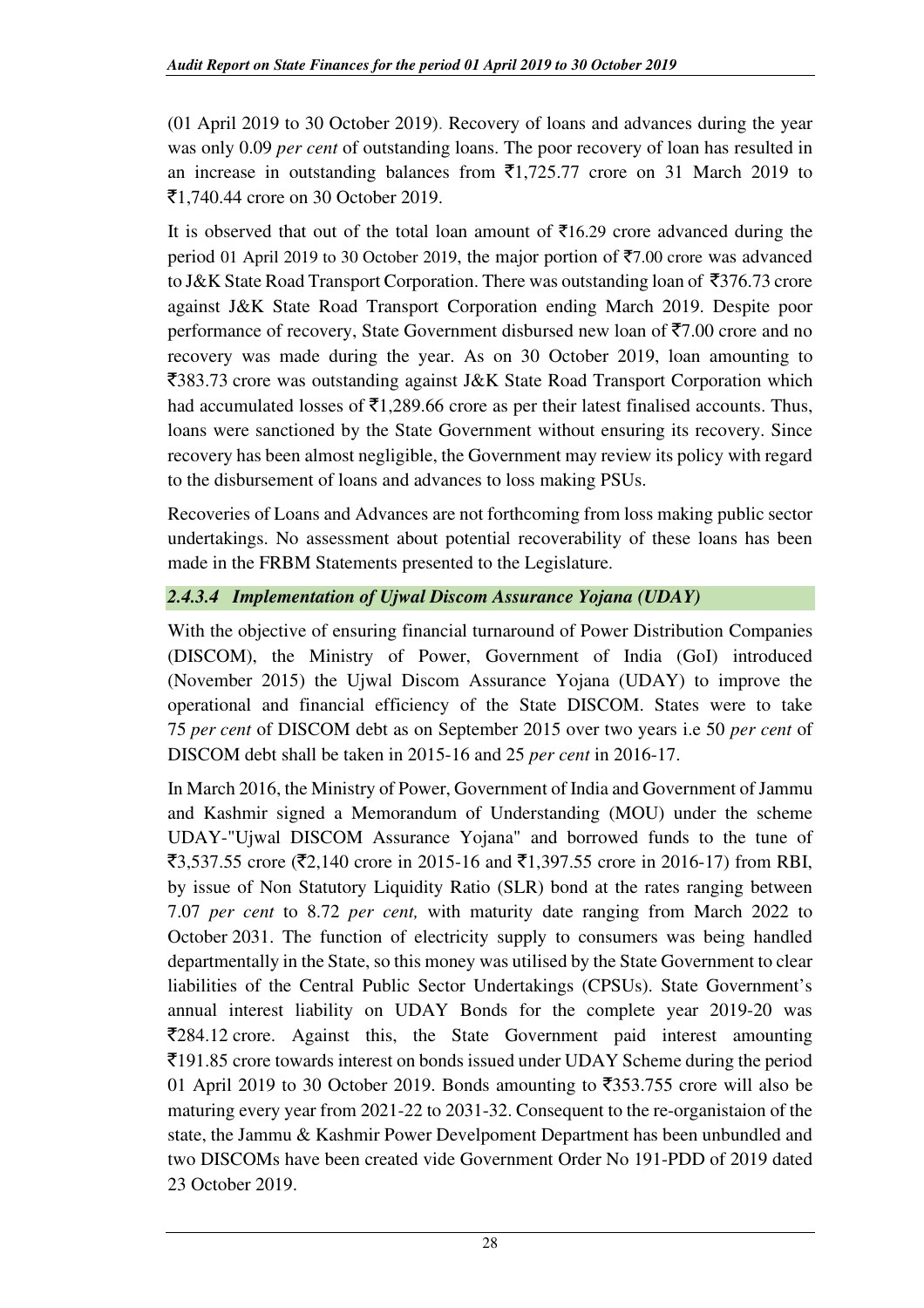# *2.4.4. Expenditure Priorities*

Enhancing human development levels require the States to step up their expenditure on key social services like Education, Health etc. Low fiscal priority (ratio of expenditure under a category to aggregate expenditure) is attached to a particular sector, if the allocation is below the respective national average. The higher the ratio of these components to total expenditure, the quality of expenditure is considered to be better. The ratio of capital expenditure and expenditure on health and education with respect to the aggregate expenditure for the erstwhile state has been compared to the respective averages for the special category states in **Table 2.16**.

# **Table 2.16: Expenditure priority of the State with regards to Health, Education and Capital expenditure**

|                                                                        |                                                                   |                                                                            | (in per cent)                                                           |
|------------------------------------------------------------------------|-------------------------------------------------------------------|----------------------------------------------------------------------------|-------------------------------------------------------------------------|
|                                                                        | Capital<br><b>Expenditure</b><br>/Aggregate<br><b>Expenditure</b> | <b>Education</b><br>Expenditure/<br><b>Aggregate</b><br><b>Expenditure</b> | <b>Health</b><br>Expenditure/<br><b>Aggregate</b><br><b>Expenditure</b> |
| <b>All India Average/ Special Category</b><br>States Average (2015-16) | 13.96                                                             | 18.32                                                                      | 5.95                                                                    |
| State of Jammu & Kashmir (2015-16)                                     | 16.72                                                             | 15.06                                                                      | 5.95                                                                    |
| <b>All India Average/ Special Category</b><br>States Average (2019-20) | 14.08                                                             | 17.42                                                                      | 6.19                                                                    |
| State of Jammu & Kashmir<br>$(01/04/2019$ to $30/10/2019)$             | 13.00                                                             | 13.11                                                                      | 6.02                                                                    |

During 2019-20 (01April 2019 to 30 October 2019) the State's expenditure priority on education, health and capital expenditure is lower than the respective averages of the Special Category States.

#### *2.4.5 Object Head wise Expenditure*

Object Head wise Expenditure give information about the object/purpose of the expenditure.

# **Chart 2.9: Object Head wise Expenditure during 01 April 2019 to 30 October 2019**

*(in per cent)* 

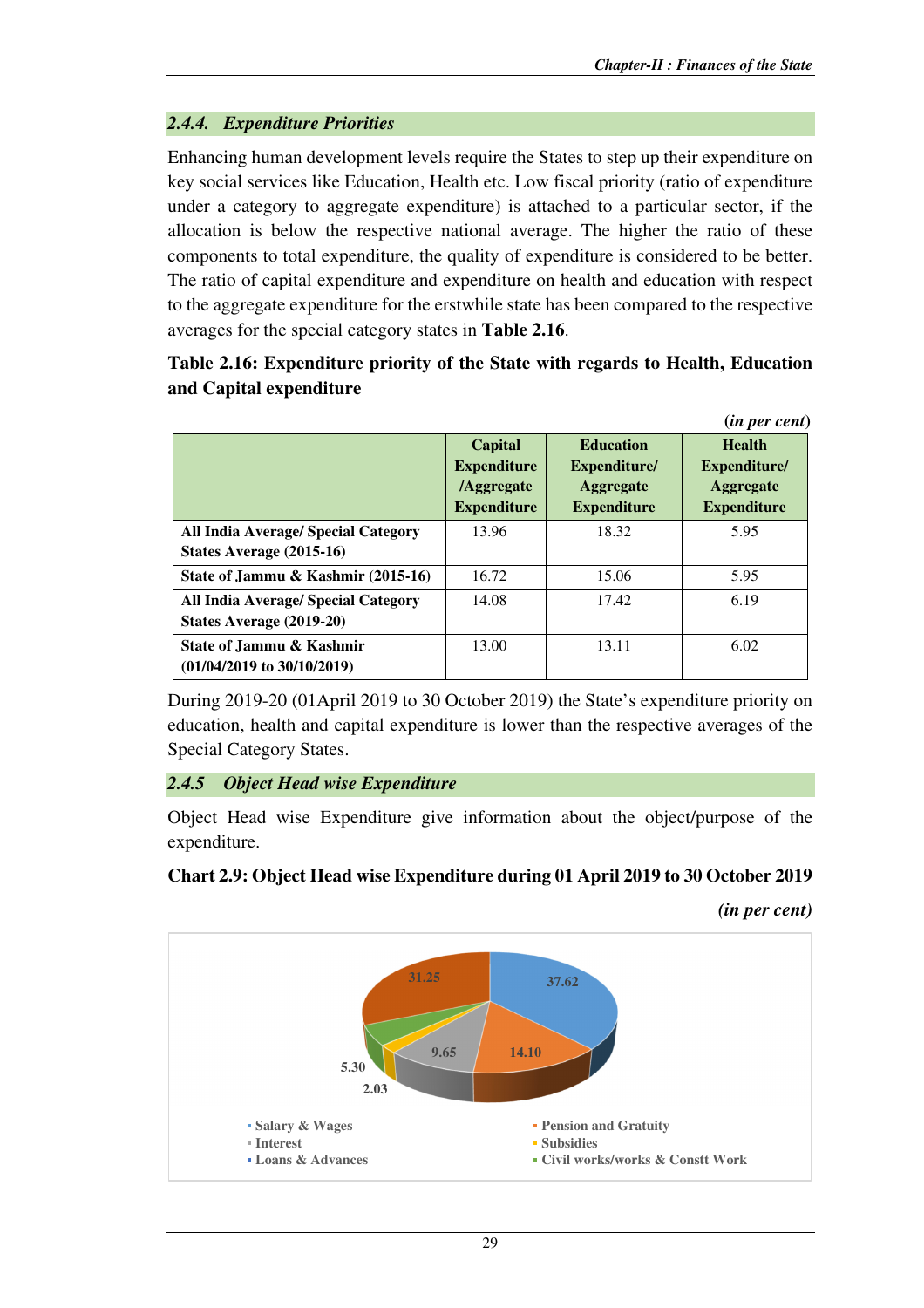The salary and wages account for 37.63 *per cent* and pension accounts for 14.10 *per cent* of total expenditure. It clearly indicates that about 52 *per cent* of expenditure is on Salary & wages and Pension.

## **2.5 Public Account**

Receipts and Disbursements in respect of certain transactions such as Small Savings, Provident Funds, Reserve Funds, Deposits, Suspense, Remittances etc., which do not form part of the Consolidated Fund, are kept in the Public Account set up under Article 115(2) of the Constitution of erstwhile State of Jammu & Kashmir and are not subject to vote by the State Legislature. The Government acts as a banker in respect of these transactions. The balance after disbursements during the year is the fund available with the Government for use for various purposes.

## *2.5.1 Net Public Account Balances*

In respect of sums credited to the Public Accounts of the State, the Government acts as a trustee or banker and bears a fiduciary liability. Major constituents of the Public Accounts are State Provident Fund, Insurance/Pension Funds, Reserve Funds, Deposits and Advances. Besides, the Public Accounts section of the Government Accounts is also used to record transitory and pass through transactions under Suspense and Miscellaneous and Remittance heads before their final accounting to appropriate receipt or payment head of account, and also cash balance transactions. **Table 2.17** given below shows component-wise net balances in Public Account of the State.

|                                               |                                         | (Sun crore)                                 |
|-----------------------------------------------|-----------------------------------------|---------------------------------------------|
| <b>Sector</b>                                 | <b>Sub Sector</b>                       | 2019-20<br>$(01/04/2019)$ to<br>30/10/2019) |
| I. Small Savings,<br>Provident Funds,<br>etc. | Small Savings, Provident Funds, etc.    | $(-)27,162$                                 |
| J. Reserve Funds                              | (a) Reserve Funds bearing Interest      | $(-)1261$                                   |
|                                               | (b) Reserve Funds not bearing Interest  | $(-)1,534$                                  |
| K. Deposits and                               | (a) Deposits bearing Interest           | $(-)54$                                     |
| Advances                                      | (b) Deposits not bearing Interest       | $(-)6,860$                                  |
|                                               | c) Advances                             | 13                                          |
| L. Suspense and                               | (a) Suspense                            | 344                                         |
| Miscellaneous                                 | (b) Other Accounts                      | 389                                         |
|                                               | (c) Accounts with Governments of        |                                             |
|                                               | <b>Foreign Countries</b>                |                                             |
|                                               | (d) Miscellaneous                       | 0                                           |
| M. Remittances                                | (a) Money Orders, and other Remittances | $(-)2,857$                                  |
|                                               | (b) Inter- Governmental Adjustment      | 9                                           |
|                                               | Account                                 |                                             |
| <b>Total</b>                                  |                                         | $(-)38,973$                                 |

## **Table 2.17: Component-wise net balances in Public Account at close of the year**

*(*` *in crore)* 

*Source: Finance Accounts Note: +ve denotes debit balance and –ve denotes credit balances*

30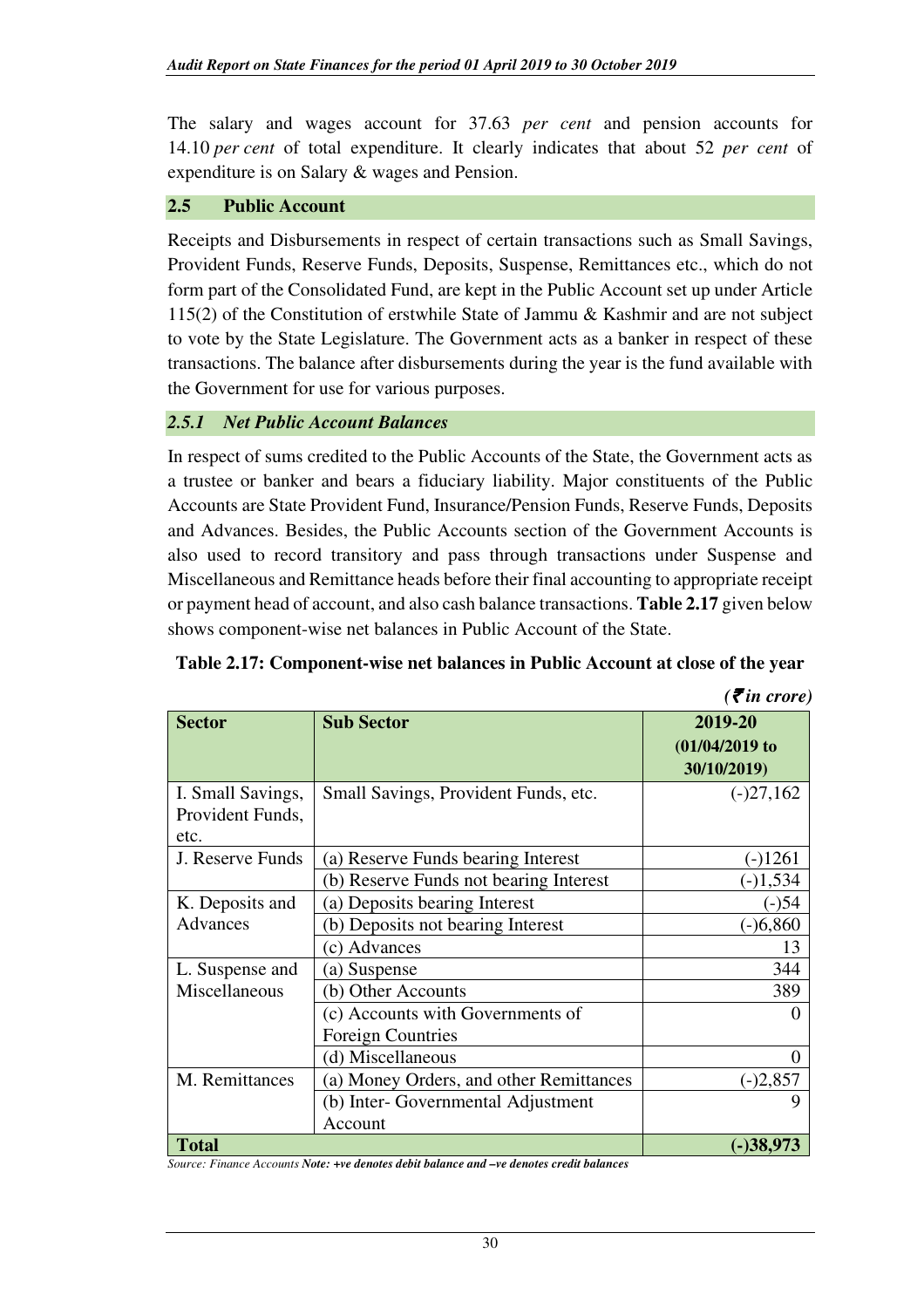The total credit balance under Public Accounts was  $\overline{\xi}38,973$  crore ending 30 October 2019. The Liabilities under Small Saving Provident Funds etc amounting to `27,162 crore accounts for 69.69 *per cent* of total Public Accounts liability.

# *2.5.2 Reserve Funds*

Reserve Funds are created for specific and defined purposes under the Public Accounts of the State Government. These funds are met from contributions or grants from the Consolidated Fund of the State. **Table 2.18** shows the closing balances in various reserve funds as on 30 October 2019. The cumulative aggregate balance in these funds at the end of 30 October 2019 was  $\bar{\mathfrak{Z}}2.806$  crore out of which  $\bar{\mathfrak{Z}}11$  crore has been invested.

|                                                            | $( \bar{\mathbf{z}}$ in crore) |
|------------------------------------------------------------|--------------------------------|
|                                                            | 2019-20                        |
| <b>RESERVE FUNDS</b>                                       | $(01/04/2019)$ to              |
|                                                            | 30/10/2019)                    |
| <b>Reserve Funds Bearing interest</b>                      |                                |
| <b>State Disaster Response Fund</b>                        | 1,272                          |
| <b>Total - Reserve Fund Bearing Interest</b>               | 1,272                          |
| <b>Reserve Funds Not Bearing interest</b>                  |                                |
| Sinking fund                                               | 356                            |
| <b>Famine Relief Fund</b>                                  | 9                              |
| Depreciation and Renewal Reserve Funds of Govt. Commercial | 573                            |
| Deptts./Undertakings                                       |                                |
| Depreciation and Renewal Reserve Funds of Govt. Non-       | 73                             |
| Commercial Deptts.                                         |                                |
| Development Fund for Agricultural Purposes                 | 41                             |
| Other Development and Welfare Funds                        | 167                            |
| General Insurance Fund (Janta Insurance)                   | 41                             |
| <b>Guarantee Redemption Fund</b>                           | 20                             |
| <b>Other Funds</b>                                         | 118                            |
| <b>Total - Reserve Funds Not Bearing interest</b>          | 1,534                          |
| <b>Total -Reserve Funds</b>                                | 2,806                          |
| Of which balances invested                                 |                                |
| <b>Investments from State Disaster Response</b>            | 11                             |
| Fund                                                       |                                |
| ouroo Finanoo Acoounta                                     |                                |

# **Table 2.18: Closing Balances under Reserve Funds**

*Source: Finance Accounts* 

# *2.5.2.1 Consolidated Sinking Fund*

The State Government constituted (January 2012) a Consolidated Sinking Fund with the objective to redeem its outstanding liabilities commencing from the financial year 2011-12. The State Government is required to contribute to this Fund, a minimum of 10 *per cent* of 0.50 *per cent* of the total outstanding liabilities at the end of 2010-11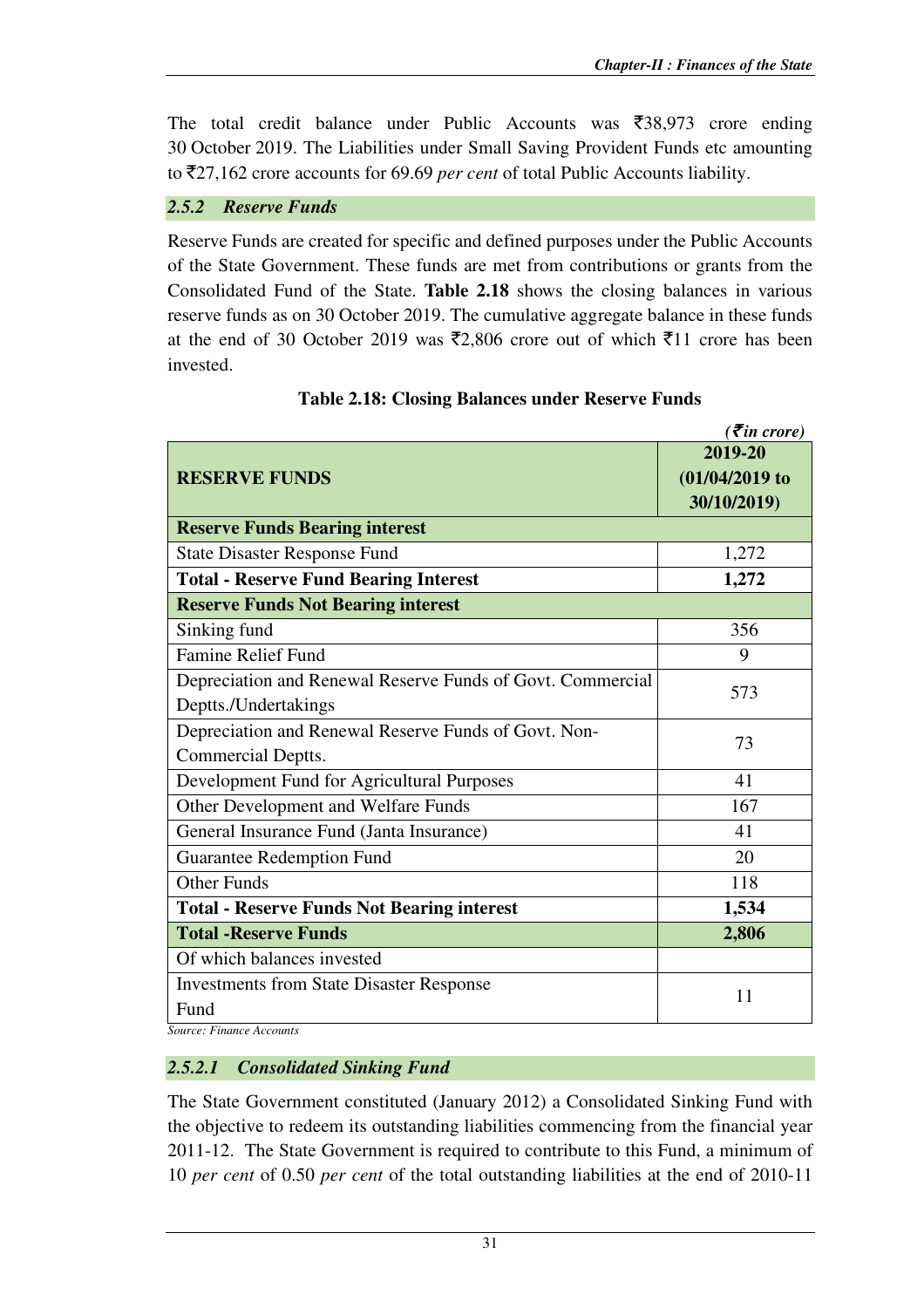every year beginning with the financial year 2011-12 up to 2021-22 to make it equal to 0.50 *per cent* of the outstanding liabilities as at the end of 2010-11. In addition, contribution in respect of incremental liabilities from the year thereafter shall be made at 0.50 *per cent* of such incremental liabilities so as to reach the level deemed sufficient to meet the objective of the scheme.

During the year 2019-20 (01 April 2019 to 30 October 2019), an amount of  $\overline{5}39.27$  crore was contributed to this Fund by the State Government as against required contribution of  $\overline{5}31.33$  crore<sup>3</sup> and 0.50 *per cent* of total incremental liabilities of  $\overline{5}4,442.26$  crore during 01 April 2019 to 30 October 2019. However, against required contribution of  $\overline{\xi}$ 395.54 crore since inception of this fund, the State Government has actually contributed  $\overline{5}355.87$  crore till 30 October 2019, resulting in short contribution of  $\bar{\mathcal{L}}$ 39.67 crore to the Fund ending 30 October 2019. The balance under the Fund was not invested by the State Government.

# *2.5.2.2 State Disaster Response Fund*

(a) As on 01 April 2019, there was a credit balance of  $\text{\textsterling}903.11$  crore under SDRF, out of which  $\bar{\tau}$ 10.86 crore had been invested, however details of the investments are awaited from Government (October 2020). During the period from 01 April 2019 to 30 October 2019, an amount of  $\text{\textsterling}405.00$  crore was released by the Government of India (30 July 2019). However, out of total amount of  $\overline{5}450.00$  crore ( $\overline{5}405.00$  crore Central Share and  $\bar{z}$ 45.00 crore State Share 90:10) due to be transferred, only an amount of  $\bar{z}$ 405 crore was transferred to the Fund till 30 October 2019. The State Government did not transfer the State Share of  $\bar{z}$ 45.00 crore to the Fund. State Government was also required to pay an amount of  $\overline{5}29.47$  crore as interest for the period 01 April 2019 to 30 October 2019, on the un-invested opening balance of  $\overline{5892.25}$  crore lying under SDRF. The State Government was also required to pay interest of  $\overline{5}4.99$  crore on account of accrued interest for delayed transfer<sup>4</sup> of the SDRF Grants for the year 2019-20 (01 April 2019 to 30 October 2019). However, the State Government had paid interest of  $\overline{5}34.38$  crore on interest bearing Reserve Funds (SDRF), thereby resulting in short transfer of  $\overline{5}0.08$  crore<sup>5</sup> during the period 01 April 2019 to 30 October 2019.

During the period 01 April 2019 to 30 October 2019,  $\overline{5}71.01$  crore was incurred on natural calamities, leaving a balance of  $\bar{\mathcal{F}}1,271.48$  crore<sup>6</sup> in the Fund as on 30 October 2019. Net balance of  $\bar{\mathfrak{z}}1,260.62$  crore ( $\bar{\mathfrak{z}}1,271.48$  crore minus  $\bar{\mathfrak{z}}10.86$  crore invested amount) which was required to be invested in Central Government Securities and/or Auctioned Treasury Bills and/or in interest earning deposits and certificate of deposits with scheduled commercial banks on the recommendations of the State Executive Committee (SEC) managing the Fund, had not been invested (October 2019).

<sup>3</sup> <sup>10</sup>*per cent* of 0.50 *per cent* of the total outstanding liabilities of ₹31,261.01 crore at the end of 2010-11

<sup>4</sup> Delay of 76 days in transfer of central share of ₹405.00 crore and delay of 77 days in transfer of state share of ₹45.00 crore

<sup>5</sup> ₹34.46 crore (₹29.47 crore + ₹4.99 crore) - ₹34.38 crore

<sup>6</sup> ₹892.25 crore + ₹10.86 crore + ₹405.00 crore + ₹34.38 crore - ₹71.01 crore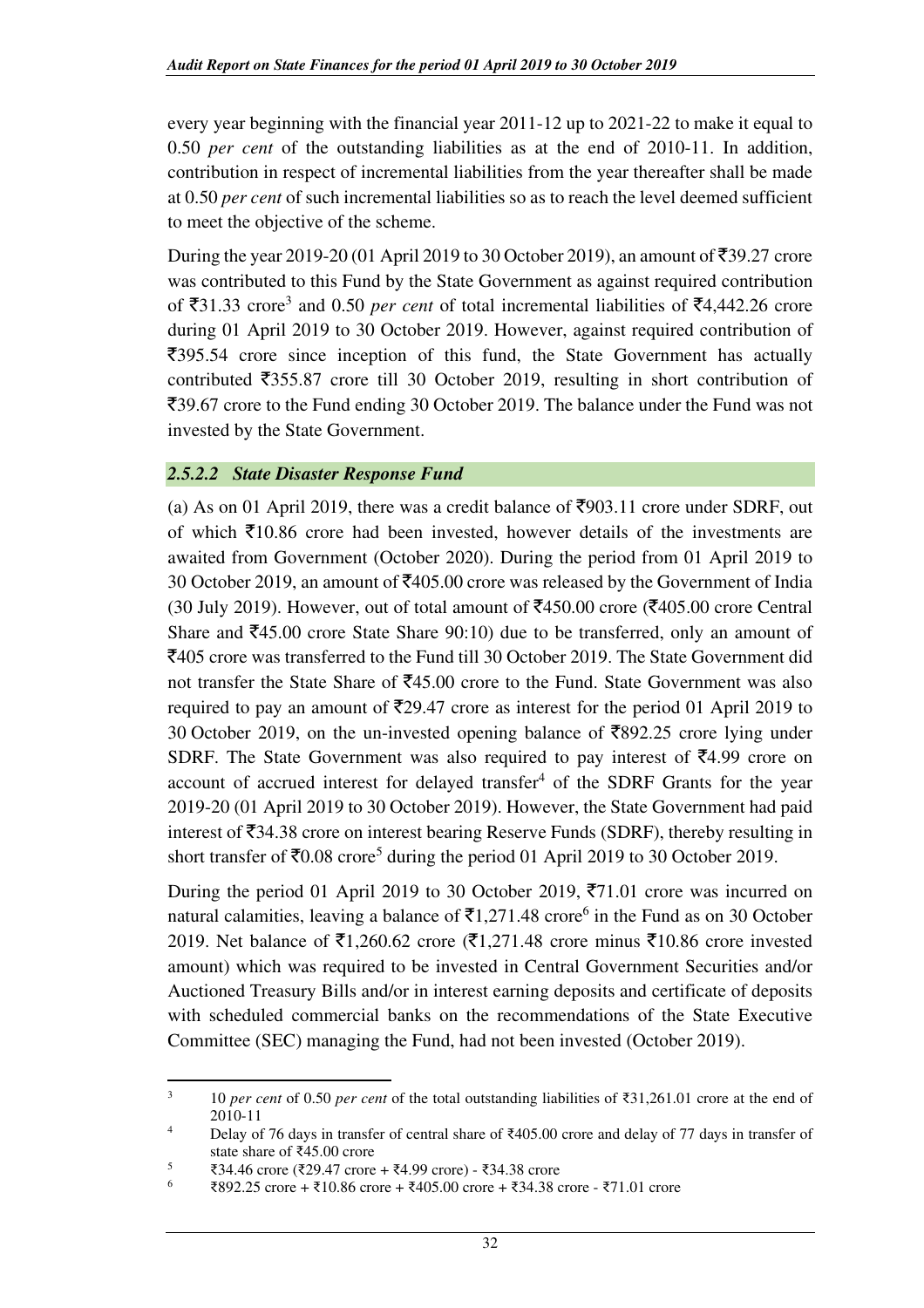# *2.5.2.3 Guarantee Redemption Fund*

The State Government set up a Guarantee Redemption Fund (GRF) in 2005-06 to meet liabilities arising from invoking of Guarantees extended to various State Government Entities. Under the guidelines, the State Government has not specified the amount required to make minimum annual contribution to the Fund. However, the RBI guidelines of 2013 on the GRF mentions that it is desirable for the State Government to contribute a minimum of one *per cent* of outstanding Guarantees at the beginning of the year in the year of constitution of the Fund, and thereafter a minimum of 0.50 *per cent* every year to achieve a corpus of minimum three to five *per cent* of the outstanding Guarantees of the previous year.

As per guidelines, the required amount of contribution to GRF works out to  $\text{\textsterling}6.04$  crore for seven months (01 April 2019 to 30 October 2019) at the rate of 0.50 *per cent* of outstanding Guarantee of  $\overline{22,070.20}$  crore (excluding interest of  $\overline{21.95}$  crore) at the end of the previous year. Against, minimum requirement of  $\bar{c}6.04$  crore, the State Government contributed  $\bar{\tau}1.00$  crore towards the Fund during 01 April 2019 to 30 October 2019, resulting in shortfall in contribution by  $\overline{5}5.04$  crore for the period. No amount was received by the Government as Guarantee Commission/Fee during 2019-20 (01 April 2019 to 30 October 2019). The closing balance of the Fund was  $\overline{2}20.42$  crore<sup>7</sup> as on 30 October 2019. The State Government may ensure that contributions to Reserve Funds are made as stipulated.

#### **2.6 Debt Management**

Debt management is the process of establishing and executing a strategy for managing the Government's debt in order to raise the required amount of funding, achieve its risk and cost objectives, and to meet any other sovereign debt management goals that the Government may have set through enactment or any other annual budget announcements.

#### *2.6.1 Debt profile: Components*

Total debt of the State Government typically constitutes of Internal debt of the State (market loans, ways and means advances from RBI, special securities issued to National Small Savings Fund and loans from financial institutions, etc.), loans and advances from the Central Government, and Public Account Liabilities. The components of the outstanding debt are given below:

<sup>7</sup> ₹12.20 crore (transferred from Major Head-2075- 'Miscellaneous General Services'-800- 'Other Expenditure') +  $\overline{\mathcal{R}}8.22$  crore (Commission/ Fee realised and credited to Fund as a part of annual contribution till 31 March 2019)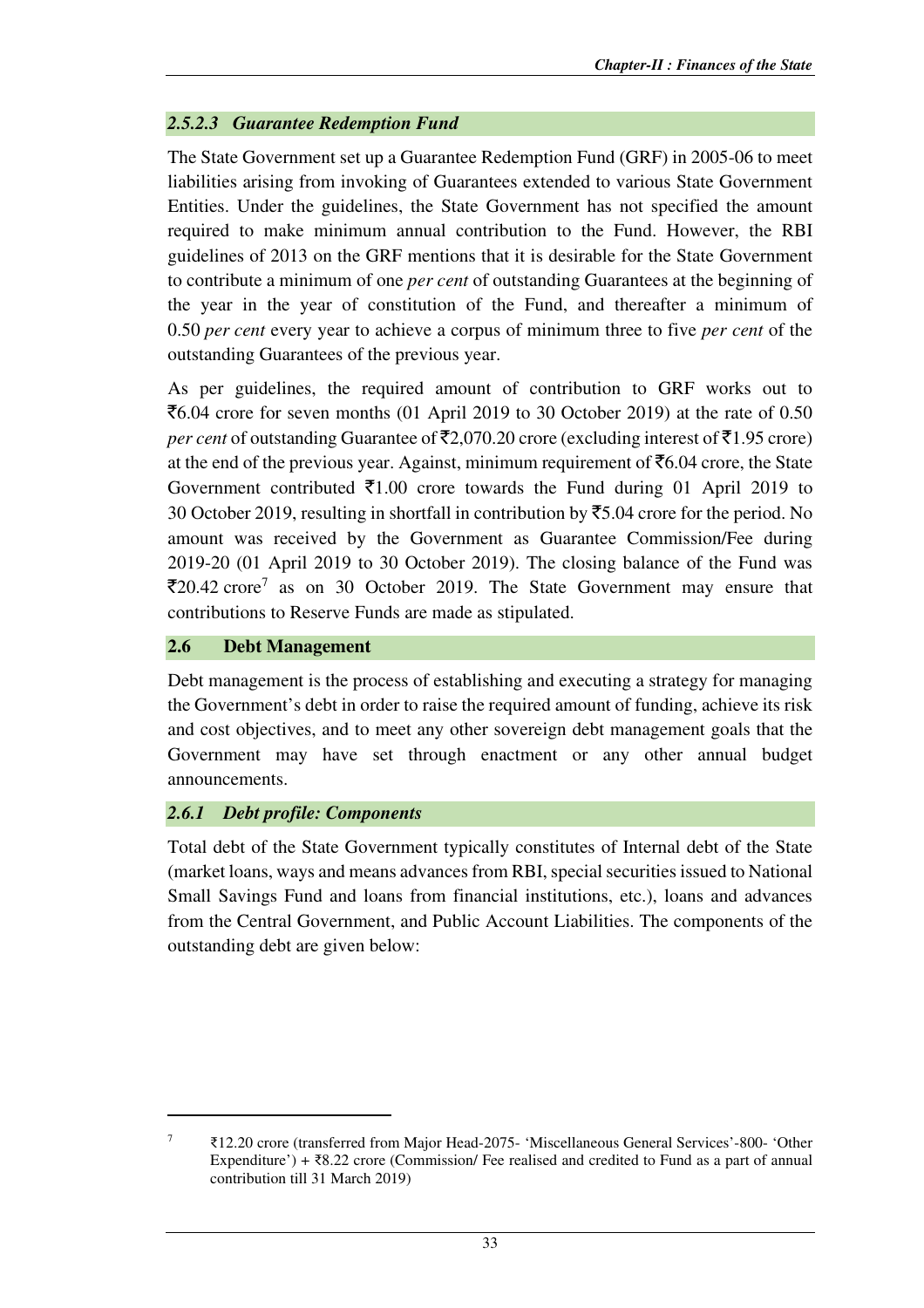|                                            |                       |                                        | $( \bar{\mathbf{z}}$ in crore) |
|--------------------------------------------|-----------------------|----------------------------------------|--------------------------------|
|                                            |                       | 2019-20 (01/04/2019<br>to $30/10/2019$ | <b>Percentage</b>              |
| <b>Outstanding Overall Debt</b>            |                       | 83,536                                 |                                |
| <b>Public Debt</b>                         | <b>Internal Debt</b>  | 45,429                                 | 54.38                          |
|                                            | <b>Loans from GoI</b> | 1,237                                  | 1.48                           |
| <b>Liabilities on Public Account*</b>      |                       | 36,870                                 | 44.14                          |
| <b>Total Debt Receipts</b>                 |                       | 25,643                                 |                                |
| <b>Total Debt Repayments</b>               |                       | 21,201                                 |                                |
| <b>Total Debt Available</b>                |                       | 4,442                                  |                                |
| Debt Repayments/Debt Receipts (percentage) |                       | 82.68                                  |                                |

# **Table 2.19: Components of debt as on 30 October 2019**

*Source : Finance Accounts , \* Liabilities on public account is excluding liabilities under Suspense and Misc and Remittance Head* 

Outstanding Overall Debt as on 30 October 2019 was  $\bar{\mathcal{R}}$ 83,536 crore. The percentage of total debt repayment was 82.68 *per cent* of total debt receipt during 01 April 2019 to 30 October 2019, resulting in only 17.32 *per cent* total debt receipt available with the State. The total debt available during the period 01 April 2019 to 30 October 2019 was  $\overline{5}4,442$  crore.

# **Chart 2.10: Break up of Outstanding Overall Debt at the end of the period 01 April 2019 to 30 October 2019**





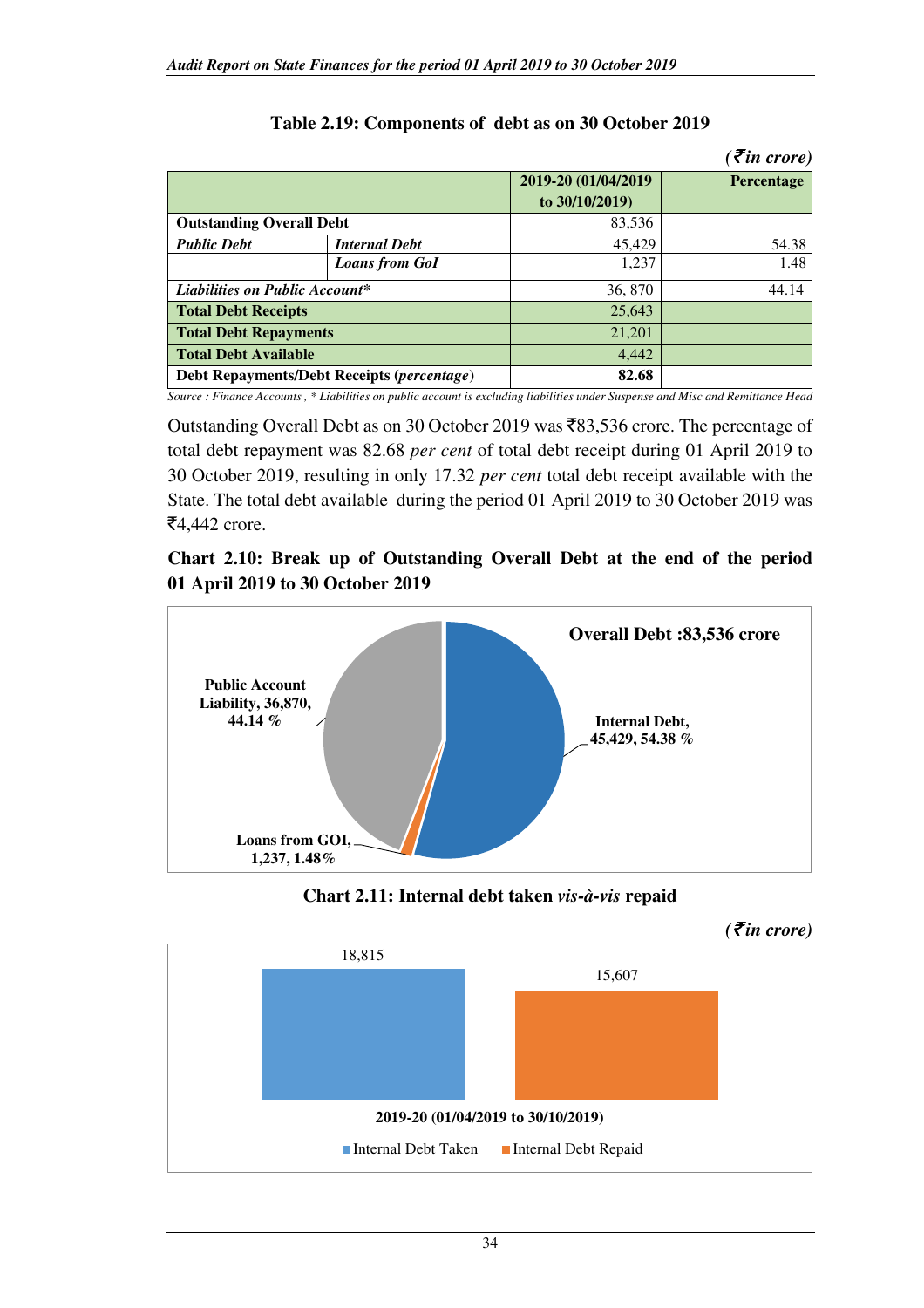The percentage of internal debt repaid to internal debt taken was 82.95 *per cent* during the period 2019-20 ( 01 April 2019 to 30 October 2019).

|                    |                                            | $( \bar{\mathbf{\xi}}$ in crore)      |
|--------------------|--------------------------------------------|---------------------------------------|
| <b>Particulars</b> |                                            | 2019-20 (01/04/2019<br>to 30/10/2019) |
|                    | <b>Composition of Fiscal Deficit</b>       |                                       |
|                    | Revenue Deficit                            | $(-)192$                              |
| $\overline{2}$     | Net Capital Expenditure                    | (-)4522                               |
| 3                  | Net Loans and Advances                     | $(-)14$                               |
|                    | <b>Financing Pattern of Fiscal Deficit</b> |                                       |
|                    | <b>Market Borrowings</b>                   | 3,504                                 |
| $\overline{2}$     | Loans from GOI                             | $(-)55$                               |
| 3                  | Special Securities issued to NSSF          | $-132$                                |
| $\overline{4}$     | <b>Loans from Financial Institutions</b>   | $(-)164$                              |
| 5                  | Small Savings, PF, etc.                    | 919                                   |
| 6                  | Deposits and Advances                      | 61                                    |
| 7                  | <b>Suspense and Miscellaneous</b>          | $(-)349$                              |
| 8                  | Remittances                                | 83                                    |
| 9                  | <b>Reserve Fund</b>                        | 308                                   |
| 10                 | <b>Overall Deficit</b>                     | 4,175                                 |
| 11                 | Increase/Decrease in cash balance          | $(+)$ 553                             |
| 12                 | <b>Gross Fiscal Deficit</b>                | $-)4,728$                             |

**Table 2.20: Components of fiscal deficit and its financing pattern**

*Source Finance Accounts* 

Fiscal deficit during 01 April 2019 to 30 October 2019 was  $\overline{5}4,728$  crore. It can be seen from the above table that the Market borrowings and excess of receipt over payments under Small Saving Provident Fund is major contributor in meeting Fiscal deficit of the State.

|         | Table 2.21: Receipts and Disbursements under components financing the fiscal |  |  |  |
|---------|------------------------------------------------------------------------------|--|--|--|
| deficit |                                                                              |  |  |  |

|                |                                                    |                |                     | $( \bar{\mathcal{F}}$ in crore) |
|----------------|----------------------------------------------------|----------------|---------------------|---------------------------------|
|                | <b>Particulars</b>                                 | <b>Receipt</b> | <b>Disbursement</b> | <b>Net</b>                      |
|                | <b>Market Borrowings</b>                           | 18,686         | 15,182              | 3,504                           |
| 2              | Loans from GOI                                     | 4              | 59                  | $(-)55$                         |
| 3              | Special Securities issued to NSSF                  | 0              | 132                 | $(-)132$                        |
| $\overline{4}$ | Loans from Financial Institutions                  | 128            | 292                 | $(-)164$                        |
| 5              | Small Savings, PF, etc.                            | 3,662          | 2,743               | 919                             |
| 6              | Deposits and Advances                              | 2,659          | 2,598               | 61                              |
|                | Suspense and Miscellaneous                         | 8,041          | 8,390               | $(-)349$                        |
| 8              | Remittances                                        | 2,128          | 2,045               | 83                              |
| 9              | Reserve Fund                                       | 502            | 194                 | 308                             |
| 10             | <b>Overall Deficit</b>                             | 35,810         | 31,635              | 4,175                           |
| 11             | Increase/Decrease in cash balance                  | 111            | (-)442              | 553                             |
| 12             | <b>Gross Fiscal Deficit</b><br>$\sigma$ $\Gamma$ 4 | 35,921         | 31,193              | 4,728                           |

*Source: Finance Accounts* 

#### **2.7. Debt Analysis**

The amount of net debt available and growth of outstanding public debt during the reporting period along with comparison of the net debt receipts available are as under: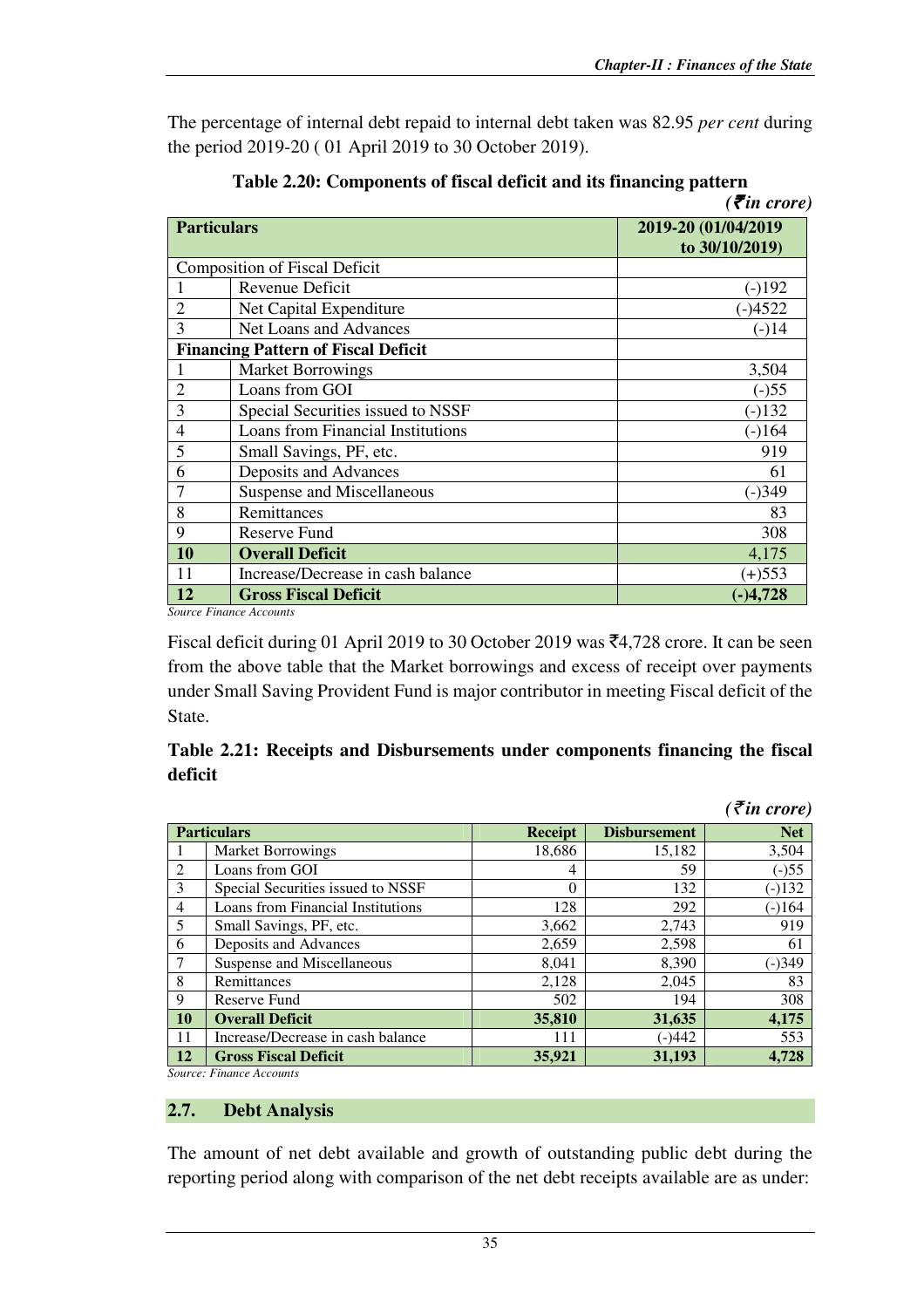- a) During the period 01 April 2019 to 30 October 2019 the net debt available was  $\bar{z}$ 1,089 crore.This was 5.79 *per cent* of public debt receipt of  $\bar{z}$ 18,819 crore during the period.
- b) Debt Repayments/Debt Receipts: During 01 April 2019 to 30 October 2019 the Debt repayment to Debt Receipts was 83.25 *per cent* resulting in only 16.75 *per cent* of debt receipts being available with the State Government.
- c) Rate of growth of outstanding debt (percent*age*): Outstanding Public debt at the beginning of the year 2019-20 was  $\overline{\xi}$ 43,513 crore which increased to `46,666 crore at the end of 30 October 2019 showing increase of 7.25 *per cent*.
- d) Percentage of Interest payment to Revenue Receipt: During 2019-20 (01 April 2019 to 30 October 2019) the percentage of Interest Payment to Revenue Receipt was 6.87 *per cent*.

| <b>Particulars</b>                                                            | 2019-20 (01/04/2019 to<br>30/10/2019) |
|-------------------------------------------------------------------------------|---------------------------------------|
| Outstanding Public Debt <sup>*</sup> ( $\bar{\tau}$ <i>in crore</i> )         | 46,666                                |
| Rate of Growth of Outstanding Public Debt                                     | 7.25                                  |
| Percentage of Interest payment to Revenue Receipt                             | 6.87                                  |
| Percentage of Debt Repayment to Debt Receipt                                  | 83.25                                 |
| Net Debt available to the State <sup>#</sup> ( $\bar{\tau}$ <i>in crore</i> ) | 1,089                                 |
| Net Debt available as <i>per cent</i> to Debt Receipts                        | 5.79                                  |
| <i>Source Finance Accounts</i>                                                |                                       |

#### **Table 2.22: Position of outstanding Public Debt**

*\*Outstanding Public Debt is the sum of outstanding balances under the heads 6003-Internal Debt and 6004- Loans and Advances from the Central Government.* 

*#Net debt available to the State Government is calculated as excess of Public debt receipts over Public debt repayment and interest payment on Public Debt.* 

#### *2.7.1 Utilisation of borrowed funds*

Borrowed funds should ideally be used to fund capital creation and developmental activities. Using borrowed funds for meeting current consumption and repayment of interest on outstanding loans is not sustainable.

# **Table 2.23: Utilisation of borrowed funds**

*(*` *in crore)*  **Year 2019-20 (01/04/2019 to 30/10/2019) Total Borrowings** 1 **1 1 1 18,819 Repayment of earlier borrowings Principal (percentage) 2** 15,666 *(83.25)*  **Available Public Debt** 3.153 **Net capital expenditure (Percentage) 4** 4,522 *(24.03)*  **Net loans and advances disbursed 5** 14 **Portion of Revenue expenditure met out of net available borrowings 6=2-3-4-5** Nil

*Source: Finance Accounts*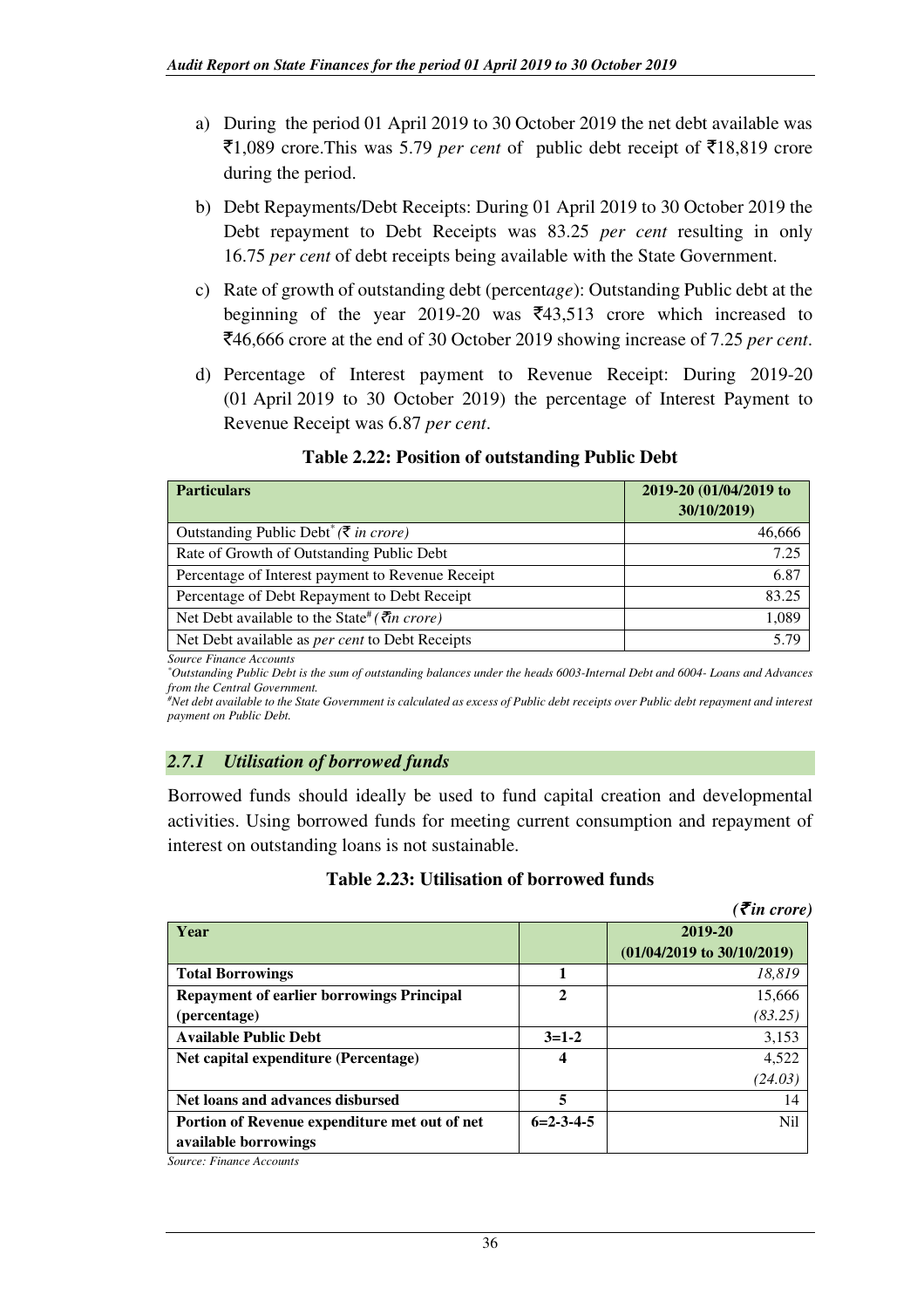During 2019-20 (01 April 2019 to 30 October 2019), 83.25 *per cent* of borrowed funds were utilised towards repayment of earlier loans, resulting in less availability of borrowed funds for development works.

# *2.7.2 Status of Guarantees – Contingent Liabilities*

Guarantees are liabilities contingent on Consolidated Fund of the State in case of default by the borrower for whom the guarantee has been extended. The maximum amount for which guarantees could be extended by the State and outstanding guarantees including interest is tabulated below:

|                                                                                                                                                    | $( \bar{\mathbf{z}}$ in crore)        |
|----------------------------------------------------------------------------------------------------------------------------------------------------|---------------------------------------|
| <b>Guarantees</b>                                                                                                                                  | 2019-20 (01/04/2019 to<br>30/10/2019) |
| Ceiling applicable to the outstanding amount of guarantees<br>including interest (Criteria 7.5 per cent of GSDP of year<br>preceding current year) | 11,697                                |
| Outstanding amount of guarantees including interest                                                                                                | 454                                   |

# **Table 2.24: Guarantees given by the State Government**

*Source Finance Accounts* 

The FRBM Act, 2006 lays down the limits within which State Government may give Guarantees on the security of the Consolidated Fund of the State. Under the Act, State Government is required to limit the amount of the annual incremental risk weighted Guarantees to 75 *per cent* of the total Revenue Receipts in the year preceding the current year or at 7.5 *per cent* of GSDP of the year preceding the current year, whichever is lower. The total outstanding guarantee during the period 01 April 2019 to 30 October 2019 remained within that limit.

The total outstanding Guarantees given by the State Government as on 30 October 2019 aggregated to  $\overline{\xi}$ 452.07 crore (under reconciliation with Government) against  $\overline{2}2,070.20$  crore as on 31 March 2019, as the information regarding outstanding guarantees in respect of Jammu and Kashmir Power Development Corporation is awaited (October 2020). The total outstanding Guarantee at end of 30 October 2019 is 0.88 *per cent* of total Revenue Receipts of `51,230.71 crore in 2018-19 and 0.29 *per cent* of the GSDP  $\bar{z}$ 1,55,956 crore as available on the website of Ministry of Statistics and Programme Implementation, Government of India (07 August 2020) for 2018-19, which was well within the statutory limit.

# *2.7.3 Management of Cash Balances*

The State Government is banking with the Reserve Bank of India with effect from 01 April 2011 for its cash/ overdraft management. The cash balance decreased by  $\overline{553}$  crore during 2019-20 (01 April 2019 to 30 October 2019), from  $\overline{5511}$  crore as on 31 March 2019 to negative balance of 42 crore as on 30 October 2019. An amount of `383.92 crore was held in Cash Balance Investment Account as on 30 October 2019. State Government earned an interest of  $\bar{\tau}1.70$  crore on its Cash balance Investment during 01 April 2019 to 30 October 2019. Investment of  $\overline{5}10.86$  crore had also been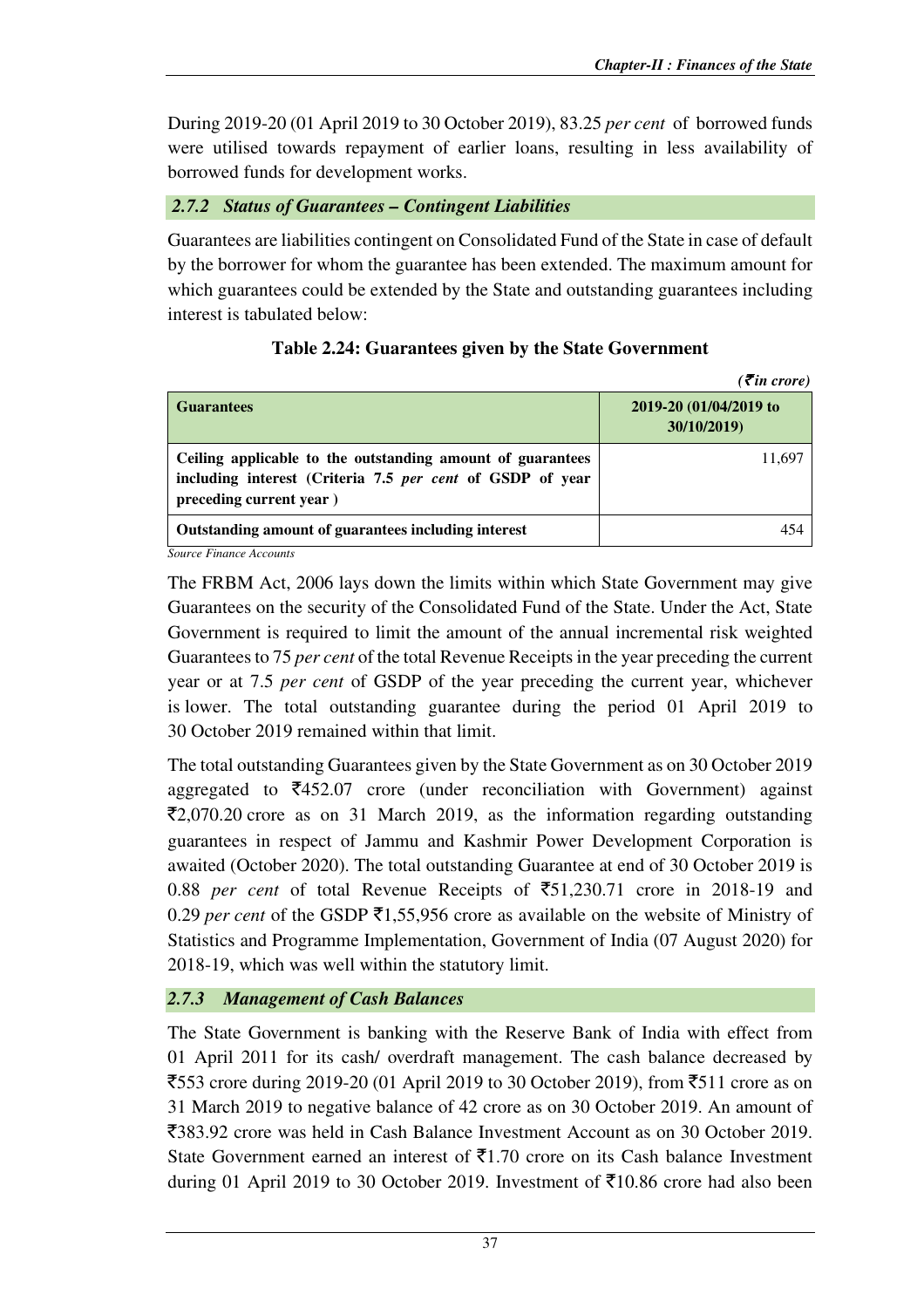done out of earmarked funds, the detail of which is awaited. The State Government maintained the mandatory minimum daily cash balance of  $\bar{\tau}$ 1.14 crore with Reserve Bank of India on 48 days during the period 01April 2019 to 30 October 2019 without taking Special Ways and Means Advance/ Ways and Means Advances (WMA)/ Overdrafts, and on 148 days minimum balance was maintained by obtaining Normal Ways and Means Advance. On 17 days Overdraft was taken in addition to obtaining Normal Ways and Means Advance. The balance as on 01 April 2019 was  $\overline{5}32.38$  crore under Normal Ways and Means Advance and 'Nil' under Overdraft. The balance on 30 October 2019 was  $\text{\textsterling}692.11$  crore under Normal Ways and Means Advances and 'Nil' under Overdraft. Interest paid to the Reserve Bank of India on Normal Ways and Means Advances and Overdrafts during 01 April 2019 to 30 October 2019 was  $\bar{\tau}$ 15.16 crore and  $\bar{\mathcal{F}}$ 1.27 crore respectively. Government needs to streamline its cash Management for reducing its dependence on Ways and Means Advances.

# **Table 2.25: Cash Balances and their investment during the period 01 April 2019 to 30 October 2019**

|                                                                           |                                            | $( \bar{\tau}$ in crore)                            |
|---------------------------------------------------------------------------|--------------------------------------------|-----------------------------------------------------|
|                                                                           | <b>Opening balance on</b><br>01 April 2019 | <b>Closing balance on</b><br><b>30 October 2019</b> |
| A. General Cash Balance                                                   |                                            |                                                     |
| Cash in treasuries                                                        | 6.77                                       | 6.77                                                |
| Deposits with Reserve Bank of India                                       | 83.38                                      | $(-)469.74$                                         |
| Deposits with J&K Bank and other Banks                                    | 21.02                                      | 21.02                                               |
| Remittances in transit – Local                                            |                                            |                                                     |
| <b>Total</b>                                                              | 111.17                                     | $(-)441.95$                                         |
| Investments held in Cash Balance investment<br>account                    | 383.92                                     | 383.92                                              |
| Total (A)                                                                 | 495.09                                     | $(-)58.03$                                          |
| <b>B. Other Cash Balances and Investments</b>                             |                                            |                                                     |
| Cash with departmental officers viz., Public<br>Works, Forest Officers    | 4.97                                       | 4.97                                                |
| Permanent advances for contingent expenditure<br>with department officers | 0.12                                       | 0.12                                                |
| Investment from earmarked funds                                           | 10.86                                      | 10.86                                               |
| Total (B)                                                                 | 15.95                                      | 15.95                                               |
| Total $(A + B)$                                                           | 511.04                                     | $(-)42.08$                                          |
| <b>Interest realised</b>                                                  |                                            | 1.70                                                |

*Source: Finance Accounts*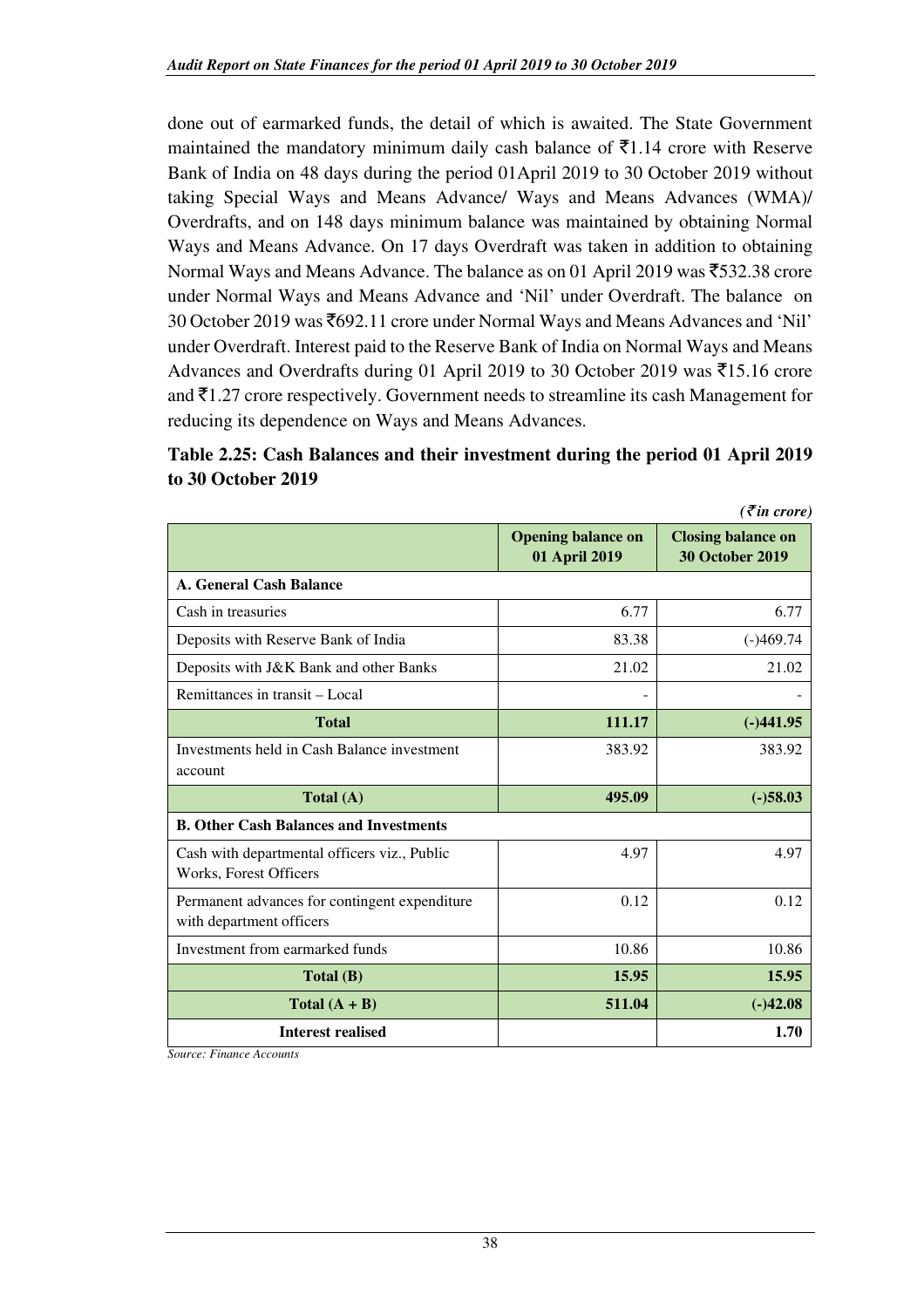576 -576  $\begin{pmatrix} 0 \\ \text{un-19} \end{pmatrix}$ 762 -763 102  $Oct-19^{102}$ -161 -186 554 -937 745  $e^{59}$ -510 -1200 -1000  $-800$ -600 -400 -200  $\Omega$ 200 400 600 800 1000 **Apr-19 May-19 Jun-19 Jul-19 Aug-19 Sep-19 Oct-19 Amount (** ` **in crore) Net Cash Balance Investment CB\*** (at end of month)

**Chart 2.12: Month wise movement of Cash Balances and net cash balance investments during the year** 

*\*Cash balance with RBI* 

The cash balance for the year 2019-20 (01 April 2019 to 30 October 2019) had negative balance of 42 crore. As on 30 October 2019, an amount of  $\overline{5}383.92$  crore was held in Cash Balance Investment Account. State Government earned an interest of  $\bar{z}1.70$  crore on its cash balance investment. An investment of  $\overline{5}10.86$  crore was made out of earmarked funds.

## **2.8 Conclusions**

- During 01 April 2019 to 30 October 2019, there was Revenue Deficit of  $\overline{5}192$  crore.
- State Government had a Fiscal Deficit of  $\bar{z}$ 4,728 crore during 01 April 2019 to 30 October 2019.
- Revenue Expenditure constituted 86.95 *per cent* of Total Expenditure.
- $\triangleright$  Capital Expenditure of  $\overline{54,522}$  crore constituted 13 *per cent* of Total Expenditure.
- $\triangleright$  Outstanding Public debt at the beginning of the year 2019-20 was  $\bar{\xi}$ 43,513 crore which increased to  $\overline{546,666}$  crore at the end of 30 October 2019 showing increase of 7.25 *per cent*.
- State Government had total investment of  $\overline{53,428.03}$  crore ending 30 October 2019 in Government Companies, Statutory Corporations, Cooperative Institutions/Local bodies and Rural Banks and no return in the form of dividend was received during 01 April 2019 to 30 October 2019.
- $\triangleright$  The State had total outstanding loans of  $\overline{5}1,740.44$  crore ending 30 October 2019. Out of  $\bar{\mathfrak{e}}$ 1,740.44 crore, major portion of loans amounting to `923.96 crore were outstanding (30 October 2019) against seven entities. Recovery of loans and advances during the period 01 April 2019 to 30 October 2019 was only 0.09 *per cent* of outstanding loans. The poor recovery